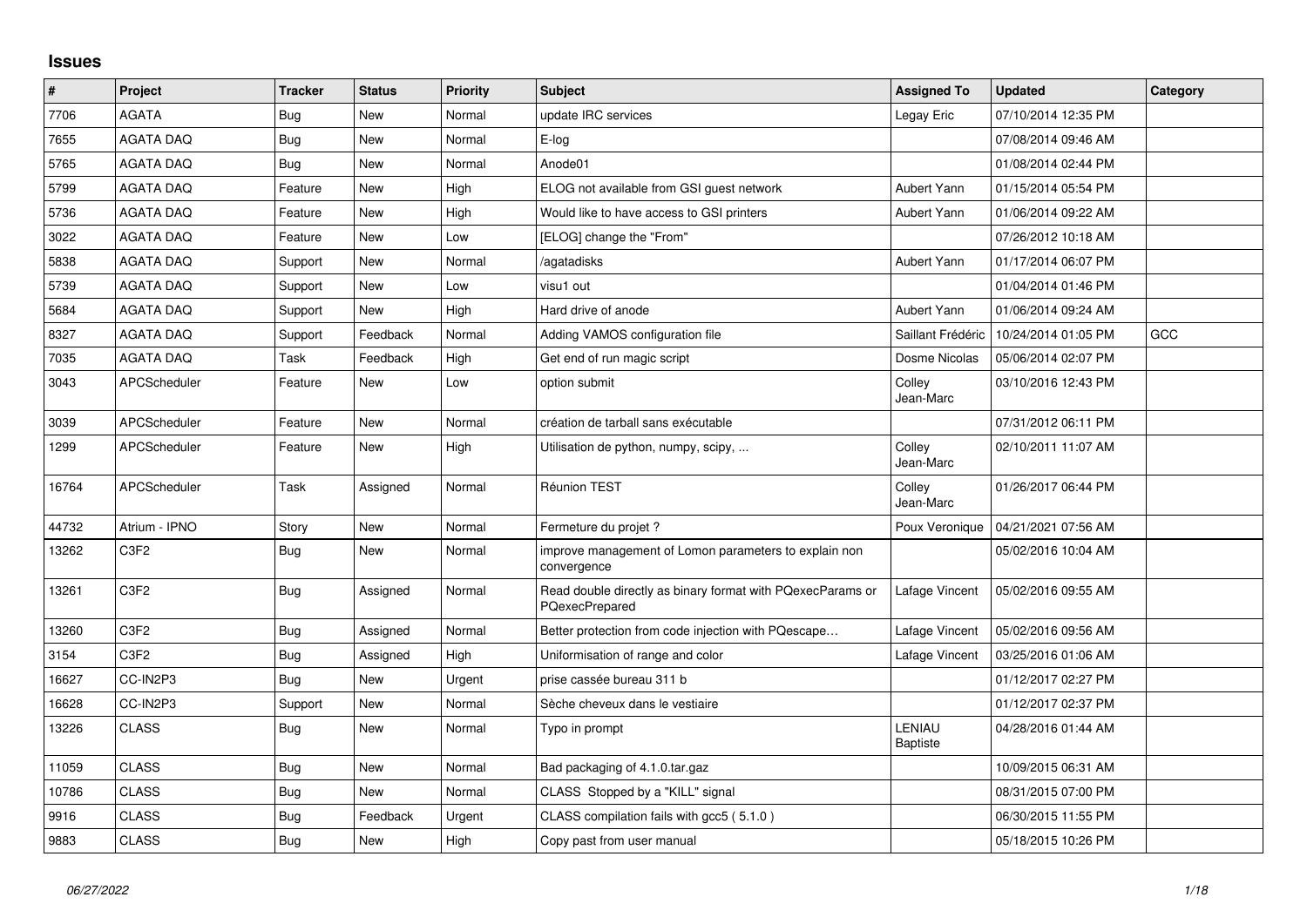| $\vert$ # | Project                              | <b>Tracker</b> | <b>Status</b> | <b>Priority</b> | <b>Subject</b>                                           | <b>Assigned To</b>                 | <b>Updated</b>      | Category |
|-----------|--------------------------------------|----------------|---------------|-----------------|----------------------------------------------------------|------------------------------------|---------------------|----------|
| 9784      | <b>CLASS</b>                         | <b>Bug</b>     | In progress   | Normal          | Wrong diagnosis                                          | <b>MOUGINOT</b><br><b>Baptiste</b> | 05/05/2015 02:21 PM |          |
| 6062      | <b>CLASS</b>                         | Bug            | <b>New</b>    | Normal          | FabricationPLant Parallelisation (in CLASS.cxx)          |                                    | 02/10/2014 11:59 AM |          |
| 10871     | <b>CLASS</b>                         | Feature        | New           | Normal          | <b>Nominal Power</b>                                     |                                    | 09/10/2015 05:27 PM |          |
| 10255     | <b>CLASS</b>                         | Feature        | <b>New</b>    | Normal          | Take into account Load Factor Evolution                  | <b>MOUGINOT</b><br><b>Baptiste</b> | 06/26/2015 11:33 AM |          |
| 10227     | <b>CLASS</b>                         | Feature        | <b>New</b>    | Immediate       | <b>MURE GUI</b>                                          | <b>MOUGINOT</b><br>Baptiste        | 06/23/2015 01:36 PM |          |
| 9790      | <b>CLASS</b>                         | Feature        | <b>New</b>    | High            | neutron & y Spectrum calculation                         |                                    | 04/29/2015 12:15 PM |          |
| 9789      | <b>CLASS</b>                         | Feature        | <b>New</b>    | Normal          | Multi Stream in EQM                                      |                                    | 04/29/2015 12:12 PM |          |
| 9788      | <b>CLASS</b>                         | Feature        | New           | Normal          | Multi Stream in FabricationPlant                         |                                    | 04/29/2015 12:10 PM |          |
| 9787      | <b>CLASS</b>                         | Feature        | New           | Normal          | Multi Stream in FabricationPlant/EQM                     |                                    | 04/29/2015 12:10 PM |          |
| 7385      | <b>CLASS</b>                         | Feature        | New           | High            | <b>GUI devellopment</b>                                  | LENIAU<br><b>Baptiste</b>          | 04/29/2015 12:15 PM |          |
| 7380      | <b>CLASS</b>                         | Feature        | New           | High            | <b>ReactorFacility</b>                                   | LENIAU<br><b>Baptiste</b>          | 06/11/2014 11:06 AM |          |
| 7379      | <b>CLASS</b>                         | Feature        | <b>New</b>    | Normal          | FrontEnd                                                 | <b>MOUGINOT</b><br>Baptiste        | 06/11/2014 11:05 AM |          |
| 6748      | <b>CLASS</b>                         | Feature        | New           | Normal          | Charger un parc présimulé à partir du .root              |                                    | 04/03/2014 11:36 AM |          |
| 5377      | <b>CLASS</b>                         | Feature        | New           | Low             | enrichment factory                                       |                                    | 10/21/2013 03:15 PM |          |
| 5376      | <b>CLASS</b>                         | Feature        | <b>New</b>    | Low             | Reactor batch creation                                   |                                    | 10/21/2013 03:14 PM |          |
| 5350      | <b>CLASS</b>                         | Feature        | New           | Low             | Set some quality criteria on Pu when building a MOX fuel |                                    | 10/22/2013 11:50 AM |          |
| 5329      | <b>CLASS</b>                         | Feature        | <b>New</b>    | Low             | Power density                                            |                                    | 10/14/2013 05:58 PM |          |
| 10065     | <b>CLASS</b>                         | Support        | New           | Normal          | Multi-Threading in CLASS                                 |                                    | 06/05/2015 11:30 AM |          |
| 11522     | <b>CLASS</b>                         | Task           | New           | Normal          | Separate the separation plant from the fabrication plant |                                    | 12/16/2015 10:22 AM |          |
| 8669      | <b>DCOD</b>                          | Bug            | <b>New</b>    | Normal          | error during compilation                                 |                                    | 12/05/2014 06:19 PM |          |
| 5592      | <b>DCOD</b>                          | <b>Bug</b>     | <b>New</b>    | Low             | environment test missing in ./configure                  |                                    | 11/29/2013 11:19 AM |          |
| 5462      | <b>DCOD</b>                          | Bug            | Feedback      | Low             | Cleaning tags                                            | Grave Xavier                       | 01/25/2018 09:25 AM |          |
| 8668      | <b>DCOD</b>                          | Feature        | New           | Normal          | filterdiff is missing                                    |                                    | 12/05/2014 06:17 PM |          |
| 8667      | <b>DCOD</b>                          | Feature        | New           | Normal          | uuid missing                                             |                                    | 12/05/2014 06:14 PM |          |
| 5503      | <b>DCOD</b>                          | Feature        | New           | Low             | test ada 2012 in ./configure                             |                                    | 11/13/2013 04:54 PM |          |
| 4937      | <b>DCOD</b>                          | Feature        | New           | Low             | Implement Hobbit/Zabbix scripts                          | Grave Xavier                       | 08/27/2013 11:19 AM |          |
| 4932      | <b>DCOD</b>                          | Task           | New           | Low             | DCOD testing                                             | Grave Xavier                       | 08/26/2013 03:35 PM |          |
| 5795      | Electronic Control and<br>Monitoring | Bug            | Feedback      | Normal          | Time out digitizer sever                                 | Pietri Stephane                    | 01/13/2014 10:32 AM |          |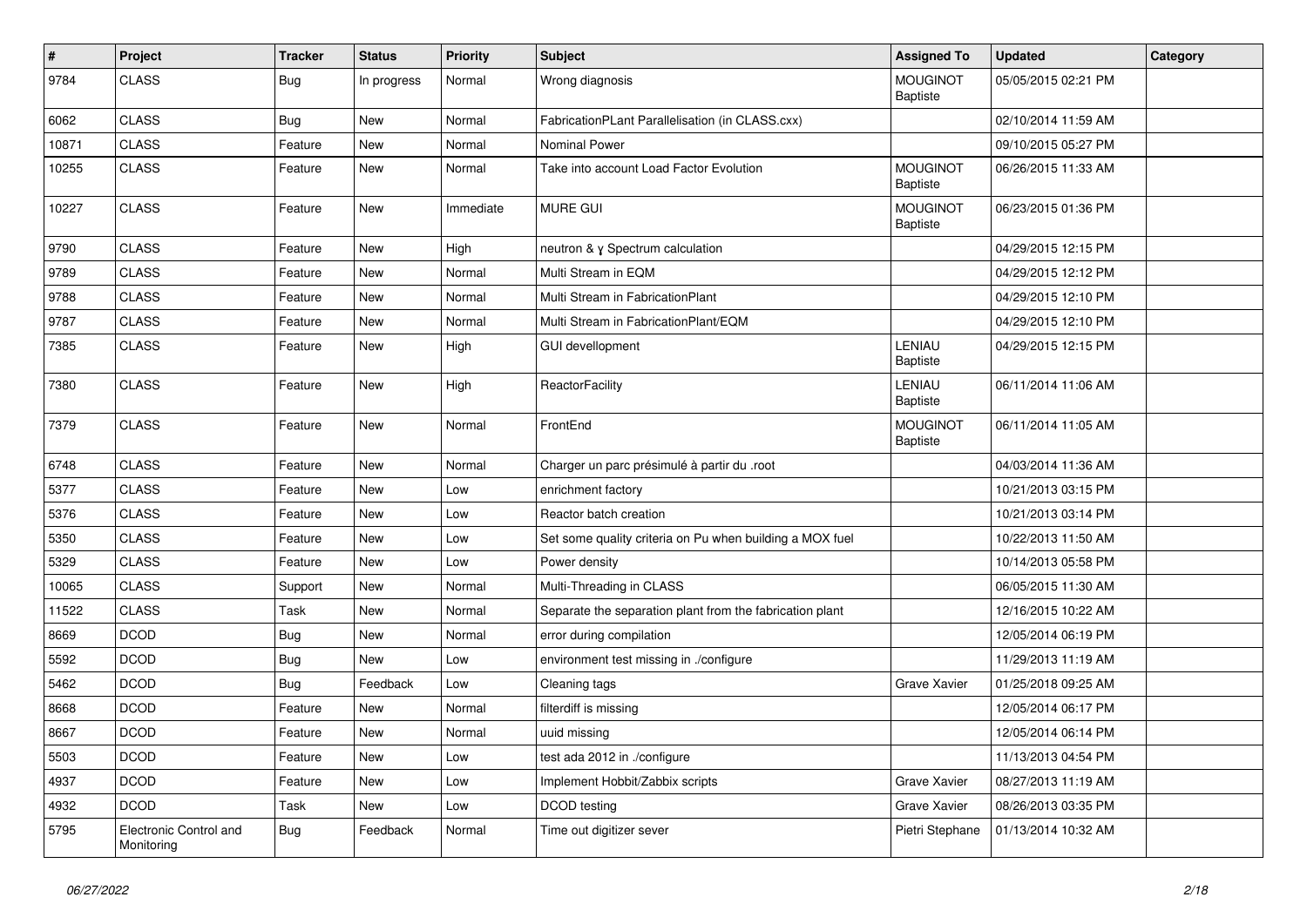| $\sharp$ | Project                              | <b>Tracker</b> | <b>Status</b> | <b>Priority</b> | <b>Subject</b>                                                        | <b>Assigned To</b>  | <b>Updated</b>      | Category                |
|----------|--------------------------------------|----------------|---------------|-----------------|-----------------------------------------------------------------------|---------------------|---------------------|-------------------------|
| 5759     | Electronic Control and<br>Monitoring | <b>Bug</b>     | Feedback      | Normal          | bug checknarvalnodes 1                                                | Ralet Damian        | 01/17/2014 10:54 AM |                         |
| 5751     | Electronic Control and<br>Monitoring | Feature        | New           | Low             | buildcfg with some error message                                      |                     | 01/06/2014 05:43 PM |                         |
| 5688     | Electronic Control and<br>Monitoring | Task           | New           | Low             | Mercurialiser configuration files                                     | Legay Eric          | 12/19/2013 09:59 AM |                         |
| 113      | ENX                                  | Bug            | Feedback      | High            | remove reference to T_Result constants                                | Legay Eric          | 05/16/2011 01:26 PM | <b>Driver Generator</b> |
| 4184     | ENX                                  | <b>Bug</b>     | Feedback      | Normal          | fonctionnement ENX linux 64 bits avec gnat_pro-7.1.1                  | Peyré Jean          | 06/11/2013 09:11 PM | <b>Drivers</b>          |
| 12993    | ENX                                  | Bug            | New           | Normal          | init.enx                                                              | Dosme Nicolas       | 03/30/2016 02:37 PM | <b>ENX Core</b>         |
| 5448     | ENX                                  | Bug            | <b>New</b>    | Normal          | configure enx                                                         |                     | 10/30/2013 10:31 AM | <b>ENX Core</b>         |
| 5447     | ENX                                  | <b>Bug</b>     | New           | Low             | make distclean - DCOD                                                 | Legay Eric          | 11/13/2013 04:05 PM | <b>ENX Core</b>         |
| 5144     | <b>ENX</b>                           | <b>Bug</b>     | Feedback      | Low             | ENX + P42 regression                                                  | Legay Eric          | 10/02/2013 11:09 AM | <b>ENX Core</b>         |
| 3834     | ENX                                  | Bug            | New           | Low             | Removing data8 type for MM and MD                                     |                     | 01/17/2013 06:08 PM | <b>ENX Core</b>         |
| 852      | ENX                                  | Feature        | New           | Low             | Better handling of exception in empty skeleton                        | Legay Eric          | 01/30/2013 03:58 PM | <b>Driver Generator</b> |
| 5527     | ENX                                  | Feature        | <b>New</b>    | Low             | Named register list                                                   |                     | 11/18/2013 05:30 PM | <b>Drivers</b>          |
| 8693     | <b>ENX</b>                           | Feature        | New           | Normal          | sauver log_level                                                      |                     | 12/09/2014 03:54 PM | <b>ENX Core</b>         |
| 4652     | ENX                                  | Feature        | New           | Low             | rename appenders.ad[sb]                                               |                     | 06/13/2013 10:19 AM | <b>ENX Core</b>         |
| 2644     | ENX                                  | Feature        | New           | Low             | Que faire en cas de multiple connexion sans quit                      |                     | 01/22/2013 05:04 PM | <b>ENX Core</b>         |
| 659      | ENX                                  | Feature        | <b>New</b>    | Normal          | Gestion des arbres DOM                                                |                     | 01/16/2013 11:33 AM | <b>ENX Core</b>         |
| 656      | ENX                                  | Feature        | <b>New</b>    | Low             | named register                                                        |                     | 01/30/2013 03:59 PM | <b>ENX Core</b>         |
| 42       | <b>ENX</b>                           | Feature        | New           | Urgent          | Module ID Handler                                                     |                     | 06/05/2013 02:27 PM | <b>ENX Core</b>         |
| 5710     | ENX                                  | Support        | Assigned      | Low             | Documentation - Named function                                        | Dosme Nicolas       | 02/25/2014 04:58 PM |                         |
| 660      | ENX                                  | Support        | New           | High            | Documentation                                                         | Legay Eric          | 05/27/2010 10:55 AM | Documentation           |
| 5572     | <b>ENX</b>                           | Support        | New           | Low             | Cleaning autorconf                                                    | Legay Eric          | 11/25/2013 03:23 PM | <b>Driver Generator</b> |
| 5431     | <b>ENX</b>                           | Support        | New           | Low             | Cleaning compilation chain                                            | Legay Eric          | 10/29/2013 10:18 AM | <b>ENX Core</b>         |
| 3851     | ENX                                  | Task           | New           | Low             | [named register] Tagging new print                                    |                     | 01/22/2013 05:04 PM | <b>ENX Core</b>         |
| 3833     | ENX                                  | Task           | New           | Low             | [named register] Modifying MD and MM command type                     |                     | 01/17/2013 06:06 PM | <b>ENX Core</b>         |
| 3832     | ENX                                  | Task           | <b>New</b>    | Low             | [named register] New control                                          |                     | 01/17/2013 06:04 PM | <b>ENX Core</b>         |
| 631      | ftsmonitor                           | Feature        | New           | Low             | History of a DN access                                                |                     | 10/22/2010 10:10 AM |                         |
| 5547     | G4IDS                                | Task           | New           | Normal          | [Three Body Decay]                                                    | Sotty<br>Christophe | 11/22/2013 01:47 PM |                         |
| 5538     | G4IDS                                | Task           | New           | Normal          | [Config 2009-2012] MiniBall Efficiency                                | Sotty<br>Christophe | 11/20/2013 02:35 PM |                         |
| 5537     | G4IDS                                | Task           | New           | Low             | [Config 2009-2012] Estimated position of the implantation point Sotty | Christophe          | 11/20/2013 02:21 PM |                         |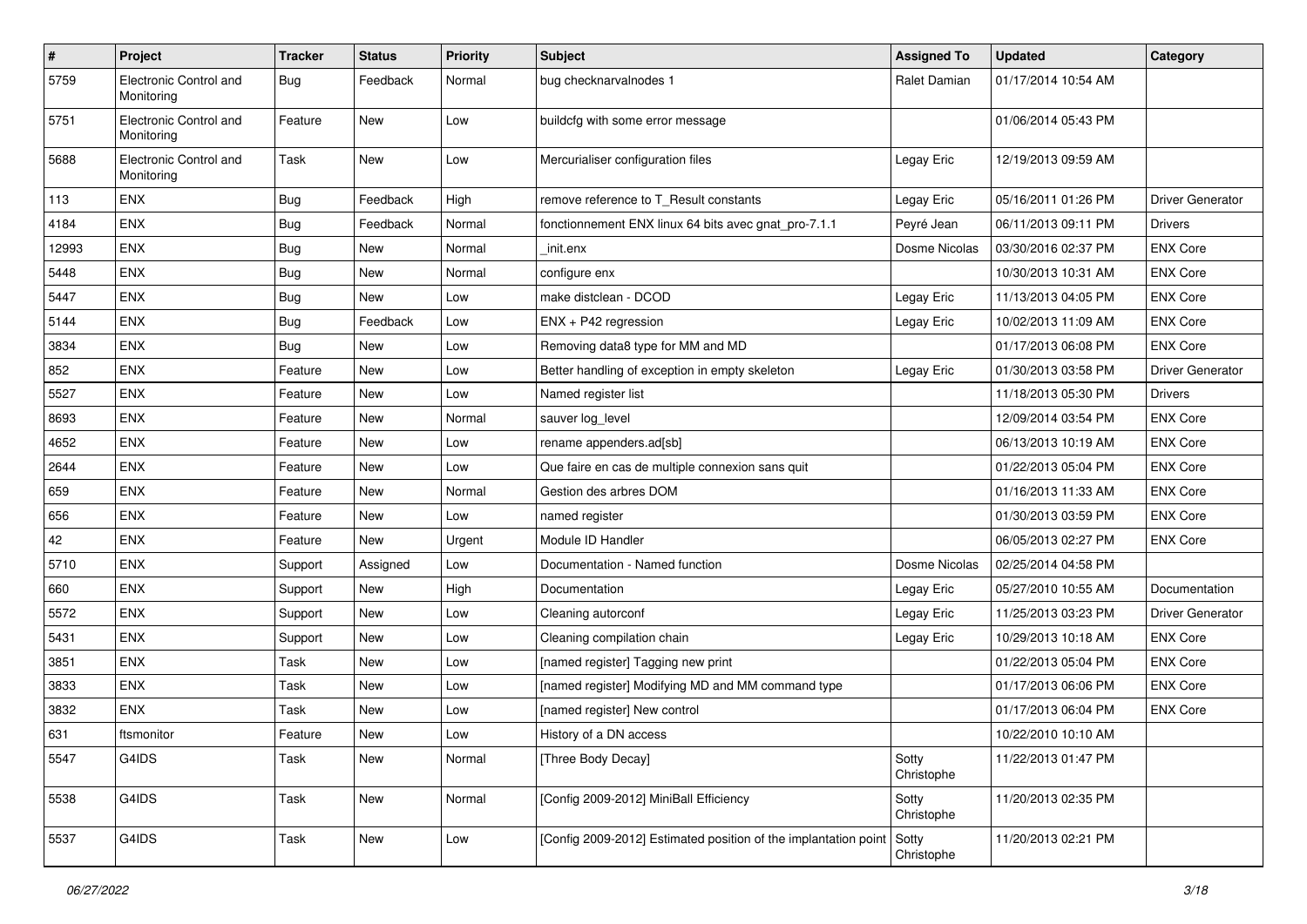| $\sharp$ | Project      | <b>Tracker</b> | <b>Status</b> | <b>Priority</b> | <b>Subject</b>                                         | <b>Assigned To</b>  | <b>Updated</b>      | Category |
|----------|--------------|----------------|---------------|-----------------|--------------------------------------------------------|---------------------|---------------------|----------|
| 5536     | G4IDS        | Task           | New           | Low             | [Config 2009-2012] Gaussian-like vs Point-like source  | Sotty<br>Christophe | 11/20/2013 02:01 PM |          |
| 5535     | G4IDS        | Task           | <b>New</b>    | Normal          | [Config 2009-2012] Beta-"gamma (induced)" coincidences | Sotty<br>Christophe | 11/20/2013 02:39 PM |          |
| 49945    | <b>GRAND</b> | Task           | <b>New</b>    | Normal          | WP 11: improvement dating of events                    | voisin vincent      | 03/22/2022 02:31 PM |          |
| 49944    | <b>GRAND</b> | Task           | <b>New</b>    | Normal          | WP 10.3: data analysis                                 |                     | 03/18/2022 04:45 PM |          |
| 49943    | <b>GRAND</b> | Task           | <b>New</b>    | Normal          | WP 10.2: data taking                                   |                     | 03/18/2022 04:45 PM |          |
| 49942    | <b>GRAND</b> | Task           | New           | Normal          | WP 10.1: deployment                                    |                     | 03/18/2022 04:45 PM |          |
| 49941    | <b>GRAND</b> | Task           | <b>New</b>    | Normal          | WP 10: GP 300 setup                                    |                     | 03/18/2022 04:45 PM |          |
| 49940    | GRAND        | Task           | <b>New</b>    | Normal          | WP 9.5: data analysis                                  |                     | 03/18/2022 03:35 PM |          |
| 49939    | <b>GRAND</b> | Task           | <b>New</b>    | Normal          | WP 9.4: data taking                                    |                     | 06/23/2022 08:19 PM |          |
| 49938    | <b>GRAND</b> | Task           | <b>New</b>    | Normal          | WP 9.3: deployment commissioning                       |                     | 03/18/2022 03:27 PM |          |
| 49937    | <b>GRAND</b> | Task           | New           | Normal          | WP 9.2: production detector adaptation                 |                     | 03/18/2022 03:32 PM |          |
| 49936    | <b>GRAND</b> | Task           | <b>New</b>    | Normal          | WP 9.1: detector design adaptation                     |                     | 03/21/2022 03:18 PM |          |
| 49935    | <b>GRAND</b> | Task           | <b>New</b>    | Normal          | WP 9: Nançay setup                                     |                     | 03/18/2022 12:20 AM |          |
| 49934    | <b>GRAND</b> | Task           | <b>New</b>    | Normal          | WP 8.3: trigger evaluation                             |                     | 03/21/2022 10:28 AM |          |
| 49933    | <b>GRAND</b> | Task           | <b>New</b>    | Normal          | WP 8.2: final reconstruction                           |                     | 03/18/2022 04:39 PM |          |
| 49932    | <b>GRAND</b> | Task           | <b>New</b>    | Normal          | WP 8.1: SLT info definition                            |                     | 03/18/2022 04:39 PM |          |
| 49931    | <b>GRAND</b> | Task           | <b>New</b>    | Normal          | WP 8: data reconstruction study                        |                     | 03/21/2022 10:28 AM |          |
| 49930    | <b>GRAND</b> | Task           | <b>New</b>    | Normal          | WP 7: second level trigger (SLT)                       |                     | 03/21/2022 10:28 AM |          |
| 49929    | <b>GRAND</b> | Task           | New           | Normal          | WP 6.4: frontend implementation                        |                     | 04/14/2022 02:24 PM |          |
| 49928    | <b>GRAND</b> | Task           | <b>New</b>    | Normal          | WP 6.3: testbench                                      |                     | 06/24/2022 12:58 PM |          |
| 49927    | <b>GRAND</b> | Task           | <b>New</b>    | Normal          | WP 6.2: analytical method                              |                     | 06/24/2022 12:41 PM |          |
| 49926    | GRAND        | Task           | <b>New</b>    | Normal          | WP 6.1: neuronal network method                        |                     | 03/21/2022 01:40 PM |          |
| 49925    | <b>GRAND</b> | Task           | <b>New</b>    | Normal          | WP 6: first level trigger (FLT)                        |                     | 03/21/2022 10:28 AM |          |
| 49924    | <b>GRAND</b> | Task           | New           | Normal          | WP 5.2: noise event selection                          |                     | 03/18/2022 05:13 PM |          |
| 49923    | <b>GRAND</b> | Task           | <b>New</b>    | Normal          | WP 5.5: EAS selection                                  |                     | 03/18/2022 05:13 PM |          |
| 49922    | GRAND        | Task           | <b>New</b>    | Normal          | WP 5.4: reconstruction                                 |                     | 03/18/2022 05:13 PM |          |
| 49921    | <b>GRAND</b> | Task           | New           | Normal          | WP 5.3: calibration                                    |                     | 03/18/2022 05:13 PM |          |
| 49919    | <b>GRAND</b> | Task           | New           | Normal          | WP 5.1: data taking                                    |                     | 03/18/2022 05:13 PM |          |
| 49918    | GRAND        | Task           | New           | Normal          | WP 5: GP 13/100 experimental DB analysis               |                     | 03/18/2022 05:13 PM |          |
| 49917    | GRAND        | Task           | New           | Normal          | WP 4.2: validation                                     |                     | 03/18/2022 03:08 PM |          |
| 49916    | GRAND        | Task           | New           | Normal          | WP 4.1: production, storing & management               |                     | 03/18/2022 03:06 PM |          |
| 49915    | GRAND        | Task           | New           | Normal          | WP 4: Creating GRAND simulation                        |                     | 03/18/2022 12:20 AM |          |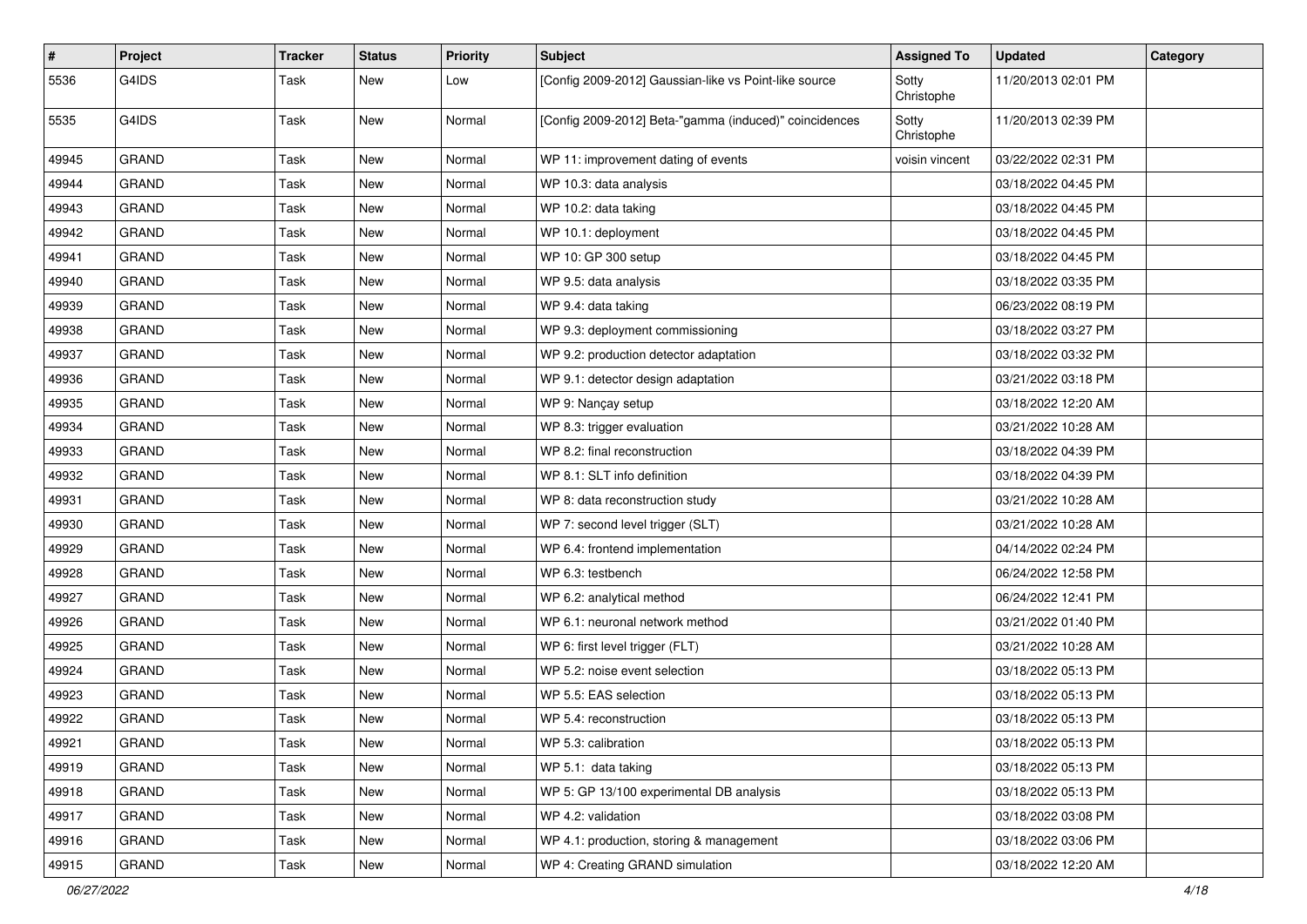| #     | Project       | <b>Tracker</b> | <b>Status</b> | <b>Priority</b> | Subject                                                                     | <b>Assigned To</b>   | <b>Updated</b>      | Category   |
|-------|---------------|----------------|---------------|-----------------|-----------------------------------------------------------------------------|----------------------|---------------------|------------|
| 49914 | <b>GRAND</b>  | Task           | <b>New</b>    | Normal          | WP 3.4: code distribution, software env.                                    |                      | 06/24/2022 01:41 PM |            |
| 49912 | <b>GRAND</b>  | Task           | <b>New</b>    | Normal          | WP 3.3: manage software infra : CI, quality, DB engine                      |                      | 03/18/2022 03:03 PM |            |
| 49911 | <b>GRAND</b>  | Task           | New           | Normal          | WP 3.2: calibration monotoring DB                                           |                      | 03/18/2022 05:13 PM |            |
| 49910 | <b>GRAND</b>  | Task           | <b>New</b>    | Normal          | WP 3.1: manage data event DB                                                |                      | 06/24/2022 01:55 PM |            |
| 49909 | <b>GRAND</b>  | Task           | <b>New</b>    | Normal          | WP 3: software infra and database                                           |                      | 06/24/2022 01:48 PM |            |
| 49908 | <b>GRAND</b>  | Task           | New           | Normal          | WP 1.3 : LPNHE WP coordination                                              | Martineau<br>Olivier | 03/20/2022 05:35 PM |            |
| 49906 | <b>GRAND</b>  | Task           | <b>New</b>    | Normal          | WP 1.1: finance                                                             |                      | 03/18/2022 05:13 PM |            |
| 49905 | <b>GRAND</b>  | Task           | <b>New</b>    | Normal          | WP 1: GRAND management                                                      |                      | 03/18/2022 05:13 PM |            |
| 49904 | <b>GRAND</b>  | Task           | <b>New</b>    | Normal          | WP 2.9: detector monotoring                                                 |                      | 03/18/2022 05:13 PM |            |
| 49903 | <b>GRAND</b>  | Task           | <b>New</b>    | Normal          | WP 2.8: detector calibration                                                |                      | 03/18/2022 05:13 PM |            |
| 49902 | <b>GRAND</b>  | Task           | New           | Normal          | WP 2.7: code quality and documentation                                      | Colley<br>Jean-Marc  | 03/18/2022 05:13 PM |            |
| 49901 | <b>GRAND</b>  | Task           | <b>New</b>    | Normal          | WP 2.6: common tools                                                        |                      | 03/18/2022 05:13 PM |            |
| 49900 | <b>GRAND</b>  | Task           | <b>New</b>    | Normal          | WP 2.5: reconstruction method                                               |                      | 03/18/2022 02:57 PM |            |
| 49899 | <b>GRAND</b>  | Task           | New           | Normal          | WP 2.4: antenna network simulation                                          |                      | 06/24/2022 02:48 PM |            |
| 49898 | <b>GRAND</b>  | Task           | New           | Normal          | WP 2.3: unit detector modeling and coding                                   |                      | 06/24/2022 02:11 PM |            |
| 49897 | <b>GRAND</b>  | Task           | New           | Normal          | WP 2.2: input output format fie                                             |                      | 03/18/2022 12:22 AM |            |
| 49896 | <b>GRAND</b>  | Task           | <b>New</b>    | Normal          | WP 2.1: software architecture and optimization                              |                      | 03/18/2022 05:13 PM |            |
| 49895 | <b>GRAND</b>  | Task           | <b>New</b>    | Normal          | WP 2: GRANDLIB modelization and software                                    |                      | 06/24/2022 02:48 PM |            |
| 51444 | <b>GRAND</b>  | Task           | <b>New</b>    | Normal          | WP 3.5: infra documentation                                                 |                      | 06/24/2022 01:50 PM | infra soft |
| 51442 | <b>GRAND</b>  | Task           | New           | Normal          | WP 4.3: workflow and scheduler                                              |                      | 06/24/2022 03:03 PM | infra soft |
| 51461 | <b>GRAND</b>  | Task           | <b>New</b>    | Normal          | WP 4.4: pipeline simulation                                                 |                      | 06/24/2022 03:13 PM | soft simu  |
| 9528  | <b>IGOSat</b> | Task           | New           | Normal          | phases projet                                                               |                      | 03/24/2015 03:58 PM |            |
| 9527  | <b>IGOSat</b> | Task           | New           | Normal          | (SAE / ODB) Réalisation de cartes électroniques pour le<br>satellite IGOSat |                      | 03/24/2015 03:52 PM |            |
| 9526  | <b>IGOSat</b> | Task           | <b>New</b>    | Normal          | (SCI) Electronique d'acquisition de l'instrument Scintillateur              |                      | 03/24/2015 03:50 PM |            |
| 9525  | <b>IGOSat</b> | Task           | New           | Normal          | (ODB / SCAO) Conception de la SCAO / Interfaçage avec<br><b>I'ODB</b>       |                      | 03/27/2015 10:11 AM |            |
| 9524  | <b>IGOSat</b> | Task           | New           | Normal          | (ODB) Logiciel de Vol                                                       |                      | 03/24/2015 03:41 PM |            |
| 9151  | <b>IGOSat</b> | Task           | New           | Normal          | (ODB) Code de simulation fonctionelle                                       |                      | 02/18/2015 05:13 PM |            |
| 9137  | <b>IGOSat</b> | Task           | New           | Normal          | (PRO) Phase C                                                               |                      | 03/24/2015 03:58 PM |            |
| 9136  | <b>IGOSat</b> | Task           | New           | Normal          | (PRO) Phase B                                                               |                      | 03/24/2015 03:58 PM |            |
| 9116  | <b>IGOSat</b> | Task           | Assigned      | Normal          | (STM) Conception mécanique                                                  |                      | 02/11/2015 03:43 PM |            |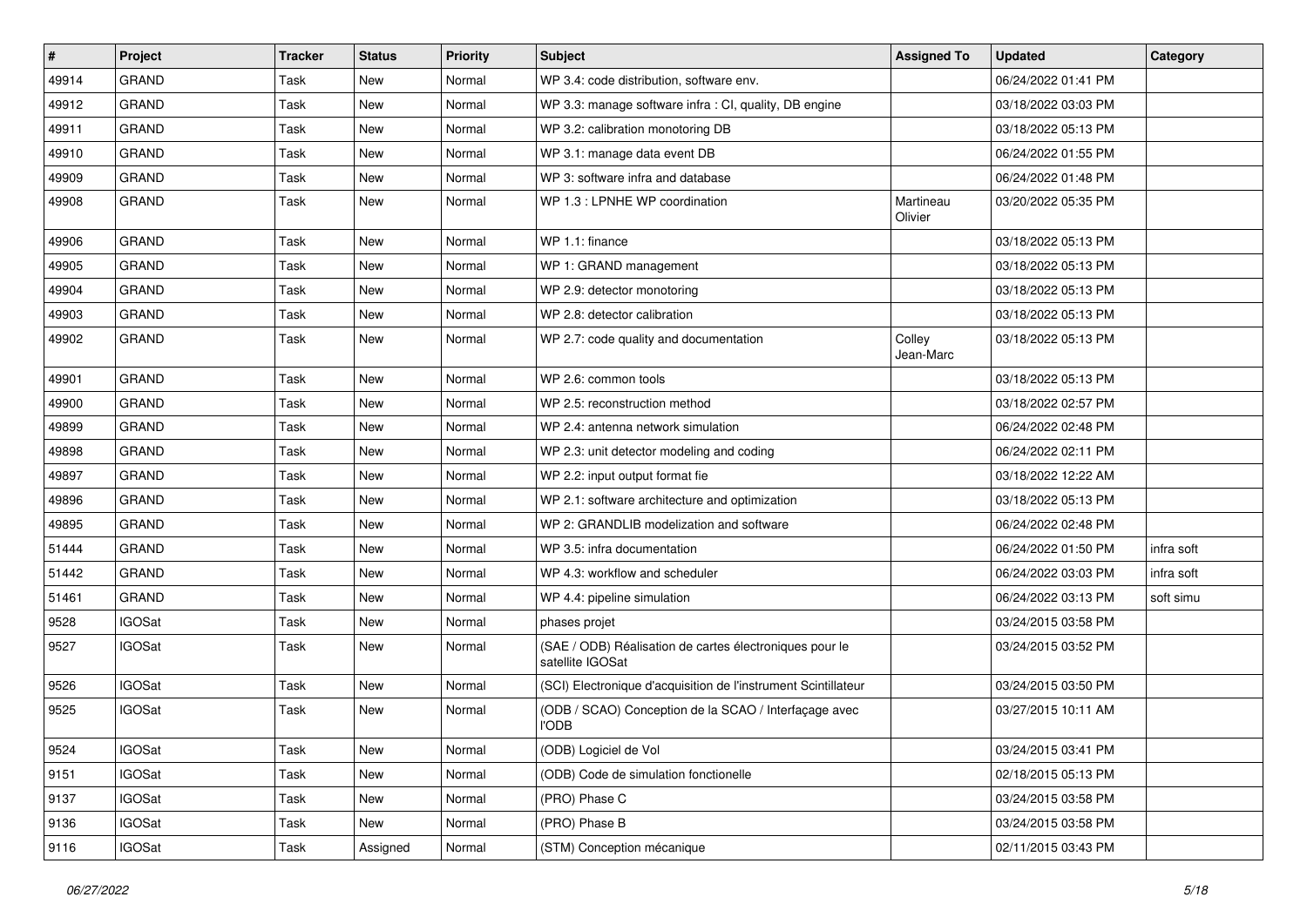| $\sharp$ | Project         | <b>Tracker</b> | <b>Status</b> | <b>Priority</b> | <b>Subject</b>                                                                                                 | <b>Assigned To</b>        | <b>Updated</b>      | Category |
|----------|-----------------|----------------|---------------|-----------------|----------------------------------------------------------------------------------------------------------------|---------------------------|---------------------|----------|
| 9115     | <b>IGOSat</b>   | Task           | Assigned      | Normal          | (SCI) Banc de test du scintillateur, simulations et estimation de<br>la dose recue                             |                           | 02/11/2015 03:41 PM |          |
| 9111     | <b>IGOSat</b>   | Task           | Assigned      | Normal          | (TEL) Mise en oeuvre de la carte de télécommunication                                                          |                           | 03/24/2015 03:36 PM |          |
| 9109     | <b>IGOSat</b>   | Task           | Assigned      | Normal          | (SYS) Ingénierie système                                                                                       |                           | 02/11/2015 02:05 PM |          |
| 9108     | <b>IGOSat</b>   | Task           | Assigned      | Normal          | (SCA) Modélisation de la boucle de contrôle SCAO                                                               |                           | 02/11/2015 02:00 PM |          |
| 9103     | <b>IGOSat</b>   | Task           | Assigned      | Normal          | (SCI) Banc de test du scintillateur                                                                            |                           | 02/10/2015 06:48 PM |          |
| 9102     | <b>IGOSat</b>   | Task           | Assigned      | Normal          | (SOL) Conception de la station sol                                                                             |                           | 02/10/2015 06:48 PM |          |
| 9101     | <b>IGOSat</b>   | Task           | Assigned      | Normal          | (STM) Réalisation d'un modèle structurel et thermique                                                          |                           | 02/10/2015 06:48 PM |          |
| 9100     | <b>IGOSat</b>   | Task           | Assigned      | Normal          | (SAE) Réalisation d'un banc de test du système d'alimentation<br>électrique                                    |                           | 02/10/2015 06:48 PM |          |
| 9099     | <b>IGOSat</b>   | Task           | In progress   | Normal          | (PRO) Phase A                                                                                                  |                           | 03/24/2015 03:58 PM |          |
| 9098     | <b>IGOSat</b>   | Task           | Assigned      | Normal          | (SCA) Capteurs d'attitude et Banc de Contrôle                                                                  |                           | 02/11/2015 01:57 PM |          |
| 44518    | IN2P3-Forge     | Bug            | In progress   | High            | find-user dialog much slower since migration                                                                   | <b>ROUET</b><br>Jean-René | 05/05/2021 02:28 PM |          |
| 36236    | IN2P3-Forge     | Support        | New           | High            | Synchronisation demandée pour un serveur Mercurial                                                             |                           | 04/13/2021 09:07 AM |          |
| 35994    | IN2P3-Forge     | Support        | New           | Normal          | Synchronisation demandée pour un serveur Mercurial                                                             |                           | 01/11/2019 03:10 PM |          |
| 9491     | <b>JEM-EUSO</b> | Support        | <b>New</b>    | Normal          | need to access also to AWG Euso balloon documents                                                              |                           | 03/18/2015 03:36 PM |          |
| 7641     | KickSlot        | Feature        | In progress   | Normal          | Procédure perte mot de passe                                                                                   | <b>Flieller Cyril</b>     | 09/04/2014 02:55 PM |          |
| 48757    | LabInvent       | Feature        | New           | Immediate       | *** F - DIVERS TODO (à dispatcher)                                                                             | <b>Pallier Etienne</b>    | 01/19/2022 04:12 PM |          |
| 47957    | LabInvent       | Feature        | New           | Normal          | *** F - ENTITY - Les GROUPES (de User ou Materiel) :<br>Thématique, Métier, Projet, Site (+ Pole ou Service ?) |                           | 12/13/2021 11:12 AM |          |
| 47951    | LabInvent       | Feature        | <b>New</b>    | Normal          | *** F - Etiquettes & Imprimantes                                                                               |                           | 11/30/2021 01:42 PM |          |
| 47932    | LabInvent       | Feature        | <b>New</b>    | Normal          | *** F - DOC (documentation)                                                                                    |                           | 11/30/2021 01:10 PM |          |
| 47921    | LabInvent       | Feature        | New           | Immediate       | *** F - Framework CakePhp                                                                                      |                           | 12/02/2021 04:45 PM |          |
| 47895    | LabInvent       | Feature        | New           | Normal          | *** F - ENTITY - Documents attachés (à Materiel ou Suivi)                                                      |                           | 12/13/2021 11:09 AM |          |
| 47875    | LabInvent       | Feature        | <b>New</b>    | Urgent          | *** F - ENTITY GÉNÉRIQUE - Actions & Vues génériques (&<br>Refactorisation)                                    |                           | 12/01/2021 11:21 AM |          |
| 47869    | LabInvent       | Feature        | <b>New</b>    | Normal          | *** F - Tests                                                                                                  |                           | 12/06/2021 02:28 PM |          |
| 47866    | LabInvent       | Feature        | New           | Urgent          | *** F - Installation                                                                                           |                           | 12/13/2021 11:08 AM |          |
| 47865    | LabInvent       | Feature        | New           | Normal          | *** F - Configuration générale                                                                                 |                           | 12/13/2021 11:06 AM |          |
| 47864    | LabInvent       | Feature        | New           | Normal          | *** F - ENTITY - Autres                                                                                        |                           | 11/30/2021 12:57 PM |          |
| 47863    | LabInvent       | Feature        | New           | High            | *** F - ENTITY - Users                                                                                         |                           | 11/30/2021 03:43 PM |          |
| 47862    | LabInvent       | Feature        | New           | Normal          | *** F - ENTITY - Prets (de Materiel)                                                                           |                           | 12/13/2021 11:10 AM |          |
| 47861    | LabInvent       | Feature        | New           | Urgent          | *** F - ENTITY - Suivis (de Materiel ou User)                                                                  |                           | 12/13/2021 11:10 AM |          |
| 47860    | LabInvent       | Feature        | New           | Immediate       | *** F - ENTITY - Materiels                                                                                     |                           | 01/19/2022 03:51 PM |          |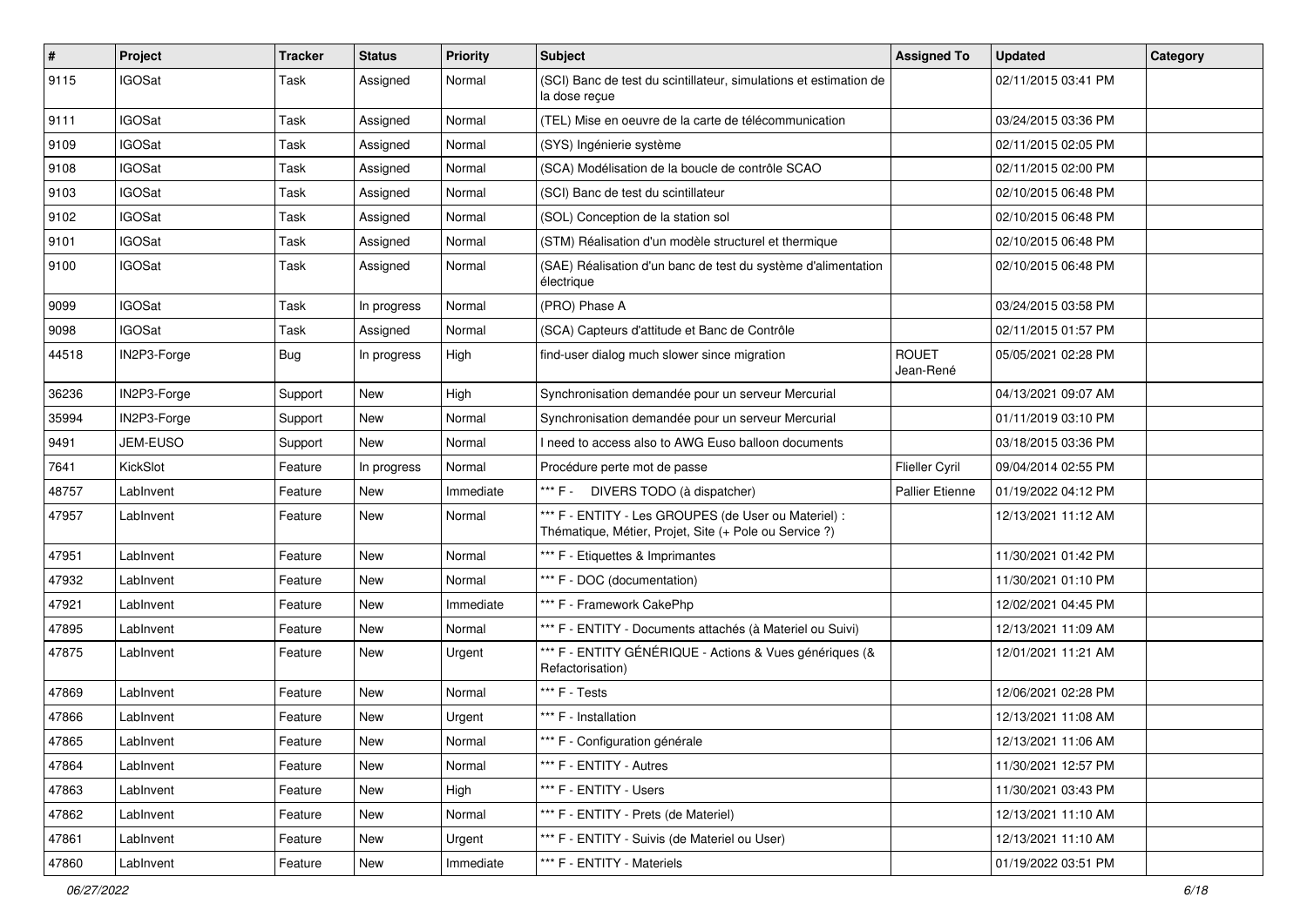| #     | Project   | <b>Tracker</b> | <b>Status</b> | <b>Priority</b> | <b>Subject</b>                                                           | <b>Assigned To</b>     | <b>Updated</b>      | Category |
|-------|-----------|----------------|---------------|-----------------|--------------------------------------------------------------------------|------------------------|---------------------|----------|
| 48758 | LabInvent | Task           | <b>New</b>    | Immediate       | Modifs demandées par C. Feugeade le 18/1/22                              | <b>Pallier Etienne</b> | 01/19/2022 04:22 PM |          |
| 48223 | LabInvent | Task           | <b>New</b>    | Normal          | instance perso (docker)                                                  |                        | 12/13/2021 11:08 AM |          |
| 48222 | LabInvent | Task           | <b>New</b>    | Normal          | (NEW func) Gérer Suivi d'un User                                         |                        | 12/13/2021 10:39 AM |          |
| 48005 | LabInvent | Task           | <b>New</b>    | Normal          | <b>Bugfix toutes les Deprecated Errors</b>                               |                        | 12/06/2021 02:37 PM |          |
| 47966 | LabInvent | Task           | <b>New</b>    | Normal          | Ajouter test Commande (avec devis joint)                                 |                        | 11/30/2021 04:17 PM |          |
| 47962 | LabInvent | Task           | <b>New</b>    | Urgent          | (IRAP only) re-install inventirap avec php7                              |                        | 11/30/2021 03:17 PM |          |
| 47960 | LabInvent | Task           | <b>New</b>    | Immediate       | <b>CHAMPS</b>                                                            |                        | 01/19/2022 03:51 PM |          |
| 47959 | LabInvent | Task           | <b>New</b>    | Normal          | *** F - ENTITY - Fournisseurs                                            |                        | 11/30/2021 12:57 PM |          |
| 47958 | LabInvent | Task           | <b>New</b>    | Normal          | delete (generic)                                                         |                        | 11/30/2021 12:47 PM |          |
| 47954 | LabInvent | Task           | <b>New</b>    | Normal          | 1 - CREATED                                                              |                        | 11/30/2021 01:27 PM |          |
| 47953 | LabInvent | Task           | <b>New</b>    | Normal          | 2a - TOBEORDERED (optionnel)                                             |                        | 11/30/2021 01:27 PM |          |
| 47952 | LabInvent | Task           | New           | High            | Ecran d'accueil à restructurer                                           |                        | 11/30/2021 03:43 PM |          |
| 47950 | LabInvent | Task           | <b>New</b>    | Normal          | DB complète à mettre à jour                                              |                        | 11/30/2021 12:26 PM |          |
| 47947 | LabInvent | Task           | <b>New</b>    | High            | docker only                                                              |                        | 12/13/2021 11:07 AM |          |
| 47946 | LabInvent | Task           | <b>New</b>    | Normal          | classic only                                                             |                        | 12/03/2021 09:50 AM |          |
| 47945 | LabInvent | Task           | New           | Normal          | <b>ALL</b>                                                               |                        | 11/30/2021 12:23 PM |          |
| 47942 | LabInvent | Task           | New           | High            | index (generic)                                                          |                        | 11/30/2021 03:48 PM |          |
| 47937 | LabInvent | Task           | <b>New</b>    | High            | Read (index & view) (generic ?)                                          |                        | 11/30/2021 03:48 PM |          |
| 47936 | LabInvent | Task           | <b>New</b>    | High            | 3-4 - TBO & ARCHIVED                                                     |                        | 11/30/2021 03:43 PM |          |
| 47935 | LabInvent | Task           | <b>New</b>    | Normal          | 2b - VALIDATED                                                           |                        | 11/30/2021 01:27 PM |          |
| 47934 | LabInvent | Task           | <b>New</b>    | High            | LIFECYCLE (Status) : CREATED => (TBO) => VALIDATED<br>=> TBA => ARCHIVED |                        | 11/30/2021 03:43 PM |          |
| 47930 | LabInvent | Task           | <b>New</b>    | Normal          | *** F - ENTITY - QrCode                                                  |                        | 11/30/2021 01:26 PM |          |
| 47927 | LabInvent | Task           | <b>New</b>    | High            | A gérer via fichier conf YAML                                            |                        | 11/30/2021 03:47 PM |          |
| 47926 | LabInvent | Task           | <b>New</b>    | High            | Instance DEMO docker - à installer sur hyp2 puis sur VM<br>pweb3         |                        | 12/13/2021 11:07 AM |          |
| 47925 | LabInvent | Task           | <b>New</b>    | Normal          | (après cakephp v4) Passer à Php 8                                        |                        | 11/30/2021 11:48 AM |          |
| 47924 | LabInvent | Task           | <b>New</b>    | Normal          | (après 3.9) Passer à v4                                                  |                        | 11/30/2021 11:48 AM |          |
| 47922 | LabInvent | Task           | <b>New</b>    | Immediate       | Passer directement à v3.LAST (3.10.1)                                    |                        | 12/02/2021 04:45 PM |          |
| 47914 | LabInvent | Task           | <b>New</b>    | High            | index (generic)                                                          |                        | 11/30/2021 03:50 PM |          |
| 47913 | LabInvent | Task           | <b>New</b>    | Normal          | ROLES (profils)                                                          |                        | 11/30/2021 01:39 PM |          |
| 47912 | LabInvent | Task           | <b>New</b>    | High            | (VUE) Elements et Helper                                                 |                        | 11/30/2021 03:51 PM |          |
| 47911 | LabInvent | Task           | <b>New</b>    | Normal          | Create/Update (add_edit generic)                                         |                        | 11/30/2021 11:04 AM |          |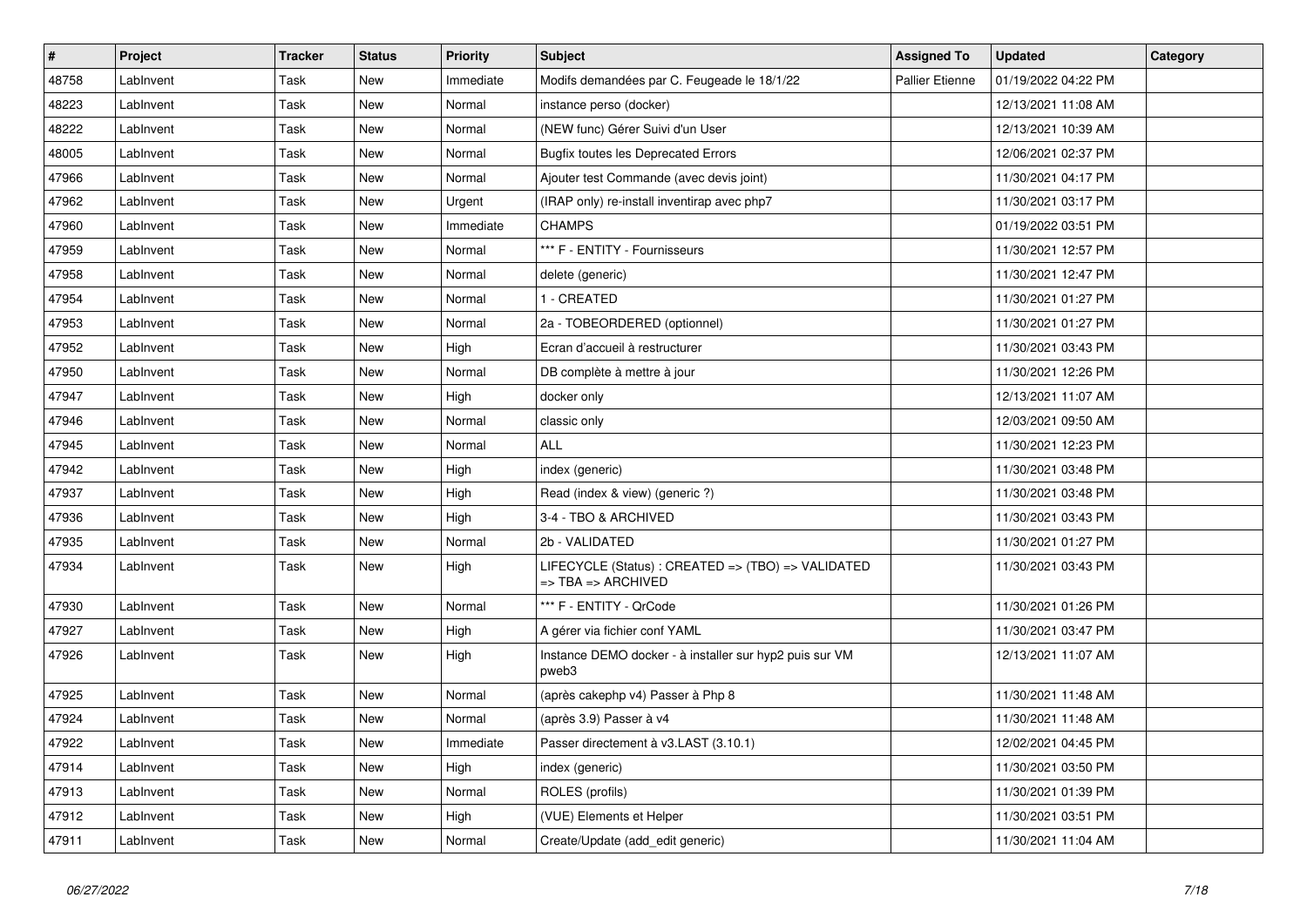| #     | Project   | <b>Tracker</b> | <b>Status</b> | <b>Priority</b> | <b>Subject</b>                                                                            | <b>Assigned To</b> | <b>Updated</b>      | Category |
|-------|-----------|----------------|---------------|-----------------|-------------------------------------------------------------------------------------------|--------------------|---------------------|----------|
| 47907 | LabInvent | Task           | <b>New</b>    | Normal          | *** F - Config YAML (champs materiels) : champs obligatoires,<br>recommandés, ou readonly |                    | 11/30/2021 01:25 PM |          |
| 47906 | LabInvent | Task           | New           | Urgent          | Champs virtuels                                                                           |                    | 11/30/2021 03:50 PM |          |
| 47905 | LabInvent | Task           | <b>New</b>    | Urgent          | Read (index & view) (generic)                                                             |                    | 12/01/2021 11:21 AM |          |
| 47903 | LabInvent | Task           | <b>New</b>    | Urgent          | Rappels automatiques pour les suivis récurrents (périodiques)                             |                    | 12/01/2021 11:17 AM |          |
| 47901 | LabInvent | Task           | <b>New</b>    | Urgent          | Read (view & index)                                                                       |                    | 12/01/2021 11:17 AM |          |
| 47899 | LabInvent | Task           | <b>New</b>    | Urgent          | view (generic)                                                                            |                    | 12/01/2021 11:21 AM |          |
| 47897 | LabInvent | Task           | New           | High            | *** F - Stats (Users)                                                                     |                    | 11/30/2021 03:48 PM |          |
| 47893 | LabInvent | Task           | <b>New</b>    | Normal          | Views                                                                                     |                    | 11/30/2021 01:21 PM |          |
| 47890 | LabInvent | Task           | <b>New</b>    | High            | Commander (demande achat)                                                                 |                    | 01/19/2022 03:48 PM |          |
| 47889 | LabInvent | Task           | <b>New</b>    | Normal          | Changer statut - setStatusTo*()                                                           |                    | 11/30/2021 01:19 PM |          |
| 47886 | LabInvent | Task           | <b>New</b>    | Urgent          | Notifications                                                                             |                    | 11/30/2021 03:45 PM |          |
| 47885 | LabInvent | Task           | New           | Normal          | filtrage (voir formulaire index)                                                          |                    | 11/30/2021 01:30 PM |          |
| 47884 | LabInvent | Task           | <b>New</b>    | High            | partitionnement par Site (besoin IP2I/LMA)                                                |                    | 11/30/2021 03:43 PM |          |
| 47883 | LabInvent | Task           | <b>New</b>    | Normal          | formulaire de recherche multi-critères                                                    |                    | 11/30/2021 01:30 PM |          |
| 47882 | LabInvent | Task           | New           | High            | Delete - delete                                                                           |                    | 11/30/2021 03:42 PM |          |
| 47881 | LabInvent | Task           | <b>New</b>    | High            | Read - view                                                                               |                    | 11/30/2021 03:42 PM |          |
| 47880 | LabInvent | Task           | <b>New</b>    | Normal          | Read - index                                                                              |                    | 11/30/2021 01:16 PM |          |
| 47879 | LabInvent | Task           | <b>New</b>    | High            | Create/Update - add_edit                                                                  |                    | 11/30/2021 03:42 PM |          |
| 47878 | LabInvent | Task           | <b>New</b>    | High            | Autres                                                                                    |                    | 11/30/2021 03:44 PM |          |
| 47877 | LabInvent | Task           | New           | High            | find (search)                                                                             |                    | 11/30/2021 03:43 PM |          |
| 47876 | LabInvent | Task           | <b>New</b>    | High            | CRUD                                                                                      |                    | 11/30/2021 03:42 PM |          |
| 47874 | LabInvent | Task           | <b>New</b>    | Urgent          | <b>Stats</b>                                                                              |                    | 11/30/2021 03:44 PM |          |
| 47873 | LabInvent | Task           | <b>New</b>    | Normal          | Model (Entity & Table)                                                                    |                    | 12/01/2021 09:37 AM |          |
| 47872 | LabInvent | Task           | <b>New</b>    | High            | <b>Actions &amp; Vues</b>                                                                 |                    | 11/30/2021 03:42 PM |          |
| 47871 | LabInvent | Task           | New           | Normal          | Autorisations                                                                             |                    | 11/30/2021 01:29 PM |          |
| 47870 | LabInvent | Task           | <b>New</b>    | Normal          | Tests (Materiels)                                                                         |                    | 11/30/2021 03:38 PM |          |
| 47868 | LabInvent | Task           | <b>New</b>    | Normal          | *** F - Super Entité (AppController, AppTable)                                            |                    | 11/30/2021 01:34 PM |          |
| 47867 | LabInvent | Task           | New           | High            | *** F - Autorisations (Users)                                                             |                    | 11/30/2021 03:47 PM |          |
| 35692 | Lavoisier | <b>Bug</b>     | New           | Normal          | namespace not removed for a given use-case                                                |                    | 11/27/2018 05:35 PM |          |
| 8379  | Lavoisier | <b>Bug</b>     | New           | Normal          | NullPointerException at startup                                                           |                    | 10/28/2014 04:49 PM |          |
| 8217  | Lavoisier | <b>Bug</b>     | New           | Normal          | Logo demo view seems broken                                                               |                    | 10/13/2014 02:06 PM |          |
| 8055  | Lavoisier | <b>Bug</b>     | New           | Normal          | view "debug" fails when Lavoisier is installed in a directory with<br>special character   |                    | 09/19/2014 05:02 PM |          |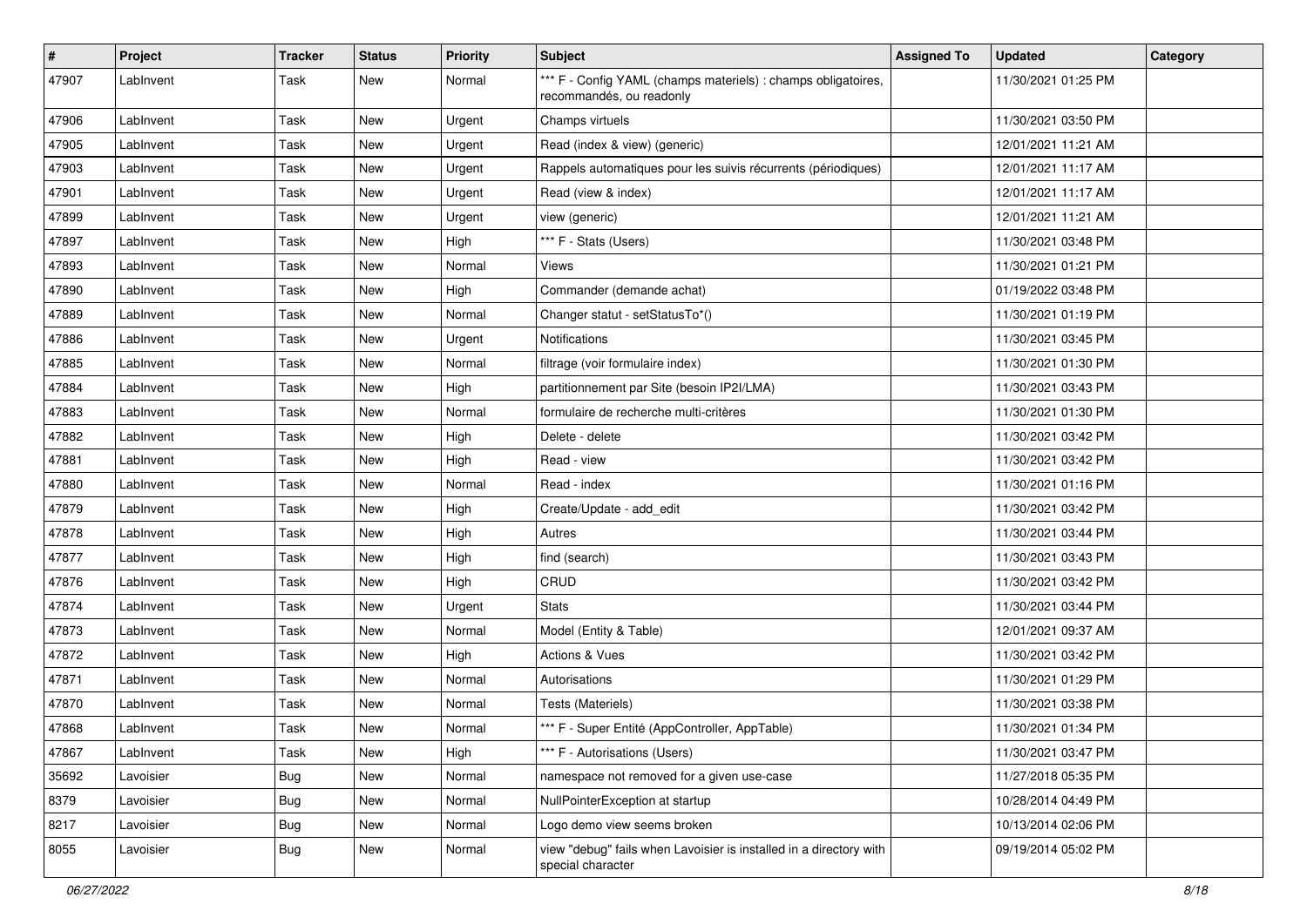| #     | Project   | <b>Tracker</b> | <b>Status</b> | <b>Priority</b> | <b>Subject</b>                                                                                                            | <b>Assigned To</b> | <b>Updated</b>      | Category                      |
|-------|-----------|----------------|---------------|-----------------|---------------------------------------------------------------------------------------------------------------------------|--------------------|---------------------|-------------------------------|
| 9623  | Lavoisier | <b>Bug</b>     | New           | Normal          | SynchronousCacheConnector stays in building state until the<br>calling view is finished                                   |                    | 04/01/2015 06:21 PM | Adaptors                      |
| 5477  | Lavoisier | <b>Bug</b>     | Assigned      | Normal          | problem avec HTMLSerializer                                                                                               | Lequeux Olivier    | 11/15/2013 11:25 AM | Adaptors                      |
| 7566  | Lavoisier | Bug            | New           | Low             | fields of view "form" are disabled when they have default value                                                           |                    | 06/27/2014 04:53 PM | Console                       |
| 7465  | Lavoisier | <b>Bug</b>     | New           | Normal          | fix all the relative URL used by the web console                                                                          |                    | 06/17/2014 04:57 PM | Console                       |
| 8380  | Lavoisier | <b>Bug</b>     | New           | Normal          | remove attribute @evaluated from generated adaptors<br>documentation                                                      |                    | 10/28/2014 04:51 PM | Doc                           |
| 33857 | Lavoisier | <b>Bug</b>     | New           | Normal          | post-processors namespace mapping must be defined in view                                                                 |                    | 06/18/2018 01:29 PM | Engine                        |
| 20738 | Lavoisier | <b>Bug</b>     | New           | Low             | Stacktrace                                                                                                                |                    | 08/30/2017 10:39 AM | Stacktrace                    |
| 29154 | Lavoisier | Bug            | <b>New</b>    | Normal          | wrong context when mixing <element-create-as-parent> and<br/><element-create></element-create></element-create-as-parent> | Reynaud<br>Sylvain | 03/06/2018 11:09 AM | <b>XML Template</b><br>Engine |
| 27459 | Lavoisier | <b>Bug</b>     | New           | Normal          | namespace disappear when root node is renamed                                                                             | Reynaud<br>Sylvain | 01/31/2018 02:44 PM | <b>XML Template</b><br>Engine |
| 26766 | Lavoisier | Bug            | New           | Low             | prefix-namespace mapping is moved to the wrong node                                                                       | Reynaud<br>Sylvain | 01/03/2018 05:32 PM | <b>XML Template</b><br>Engine |
| 11100 | Lavoisier | <b>Bug</b>     | New           | Normal          | <element-ignore> should not remove the namespace<br/>declaration (xmlns)</element-ignore>                                 |                    | 10/16/2015 01:48 PM | <b>XML Template</b><br>Engine |
| 37910 | Lavoisier | Feature        | <b>New</b>    | High            | do not log AdaptorException when they are already sent to the<br>user                                                     |                    | 07/25/2019 09:41 AM |                               |
| 37461 | Lavoisier | Feature        | New           | Normal          | add support for jdk 11                                                                                                    |                    | 04/25/2019 01:53 PM |                               |
| 34801 | Lavoisier | Feature        | <b>New</b>    | Normal          | add support for attribute @if in element view/variable                                                                    |                    | 07/31/2018 12:57 PM |                               |
| 11484 | Lavoisier | Feature        | New           | Low             | improve command "lavoisier-upgrade.sh"                                                                                    |                    | 04/10/2018 11:06 AM |                               |
| 9799  | Lavoisier | Feature        | New           | Normal          | esxl function missing : add-duration                                                                                      |                    | 04/30/2015 11:00 AM |                               |
| 9704  | Lavoisier | Feature        | New           | Normal          | add option --override to lavoisier-upgrade.sh                                                                             |                    | 04/15/2015 10:07 AM |                               |
| 8132  | Lavoisier | Feature        | New           | Normal          | support attribute @first-child-attributes in <element></element>                                                          |                    | 09/30/2014 04:28 PM |                               |
| 7811  | Lavoisier | Feature        | New           | Normal          | support server-side argument validation with XPath                                                                        |                    | 07/30/2014 05:05 PM |                               |
| 7460  | Lavoisier | Feature        | New           | High            | support HTTP proxy                                                                                                        |                    | 02/17/2015 01:04 PM |                               |
| 11915 | Lavoisier | Feature        | New           | Normal          | change the parameters of plugin ChartRenderer                                                                             |                    | 02/05/2016 12:25 PM | Adaptors                      |
| 10315 | Lavoisier | Feature        | New           | Normal          | Index size of IndexedFileCache plugin is limited by the max<br>number of inodes                                           |                    | 07/07/2015 10:12 AM | Adaptors                      |
| 9778  | Lavoisier | Feature        | New           | Normal          | support cookies in HTTPConnector                                                                                          |                    | 04/28/2015 01:39 PM | Adaptors                      |
| 9607  | Lavoisier | Feature        | New           | Normal          | Add SAML 2.0 support in Lavoisier                                                                                         |                    | 04/01/2015 11:32 AM | Adaptors                      |
| 9560  | Lavoisier | Feature        | New           | Normal          | SurroundSerializer should ignore header lines (starting with<br>$<$ ?)                                                    |                    | 03/30/2015 10:17 AM | Adaptors                      |
| 9559  | Lavoisier | Feature        | New           | Normal          | develop a TextRenderer plugin                                                                                             |                    | 03/30/2015 10:15 AM | Adaptors                      |
| 9467  | Lavoisier | Feature        | New           | Normal          | improve flexibility of JSONRenderer                                                                                       |                    | 03/16/2015 01:54 PM | Adaptors                      |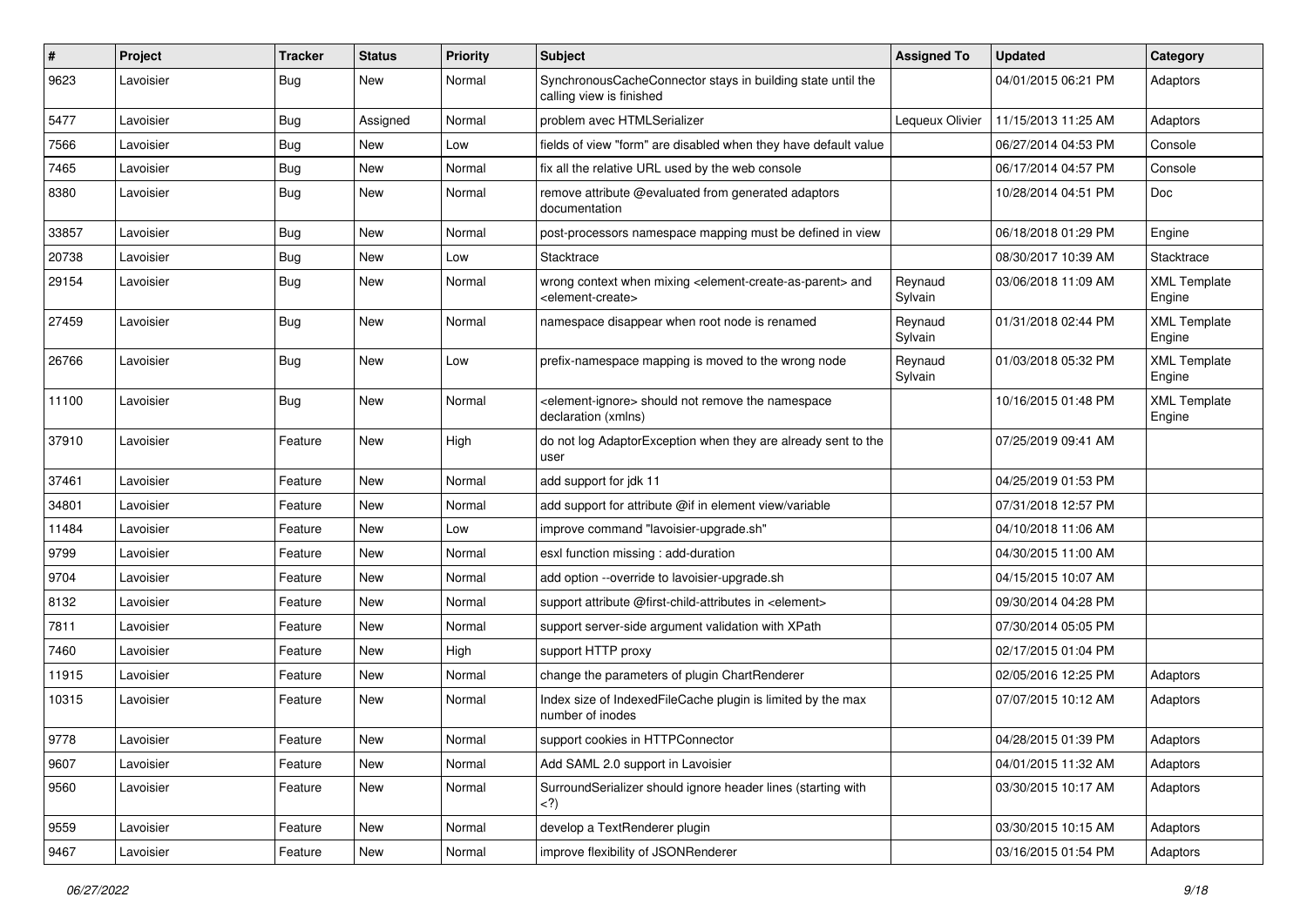| $\pmb{\#}$ | <b>Project</b> | <b>Tracker</b> | <b>Status</b> | <b>Priority</b> | Subject                                                                                       | <b>Assigned To</b>    | <b>Updated</b>      | Category     |
|------------|----------------|----------------|---------------|-----------------|-----------------------------------------------------------------------------------------------|-----------------------|---------------------|--------------|
| 8260       | Lavoisier      | Feature        | New           | Normal          | develop plugin ElementProcessor                                                               |                       | 10/17/2014 07:10 PM | Adaptors     |
| 8259       | Lavoisier      | Feature        | <b>New</b>    | Normal          | support parameter "renderer" in ZipRenderer and<br>GZipRenderer                               |                       | 10/17/2014 07:08 PM | Adaptors     |
| 8240       | Lavoisier      | Feature        | <b>New</b>    | Normal          | LDAPConnector/LDIFSerializer should generate data in DSML<br>format                           |                       | 10/15/2014 06:02 PM | Adaptors     |
| 7649       | Lavoisier      | Feature        | <b>New</b>    | Normal          | develop a XMLTemplateProcessor plugin                                                         |                       | 07/04/2014 05:52 PM | Adaptors     |
| 6864       | Lavoisier      | Feature        | <b>New</b>    | Low             | support IP v6 in adaptor IPAddressAuthenticator                                               | <b>Schwarz Lionel</b> | 04/15/2014 02:11 PM | Adaptors     |
| 6687       | Lavoisier      | Feature        | New           | Low             | develop a CronTrigger                                                                         |                       | 03/27/2014 04:36 PM | Adaptors     |
| 6360       | Lavoisier      | Feature        | New           | Low             | develop a EntriesProcessor (or a EntriesRenderer)                                             |                       | 03/05/2014 03:22 PM | Adaptors     |
| 5009       | Lavoisier      | Feature        | <b>New</b>    | Low             | <b>ICalRenderer</b>                                                                           |                       | 01/21/2014 06:02 PM | Adaptors     |
| 5008       | Lavoisier      | Feature        | New           | Low             | <b>ICalSerializer</b>                                                                         |                       | 01/21/2014 06:01 PM | Adaptors     |
| 4934       | Lavoisier      | Feature        | <b>New</b>    | Low             | implement some additional cache adaptors                                                      |                       | 02/07/2014 04:59 PM | Adaptors     |
| 4906       | Lavoisier      | Feature        | New           | Low             | XPath2SQLTemplate : add support for SQL functions                                             |                       | 03/24/2014 10:26 AM | Adaptors     |
| 4905       | Lavoisier      | Feature        | New           | Low             | XPath2SQLTemplate : add support for XPath functions                                           |                       | 03/24/2014 10:26 AM | Adaptors     |
| 4904       | Lavoisier      | Feature        | <b>New</b>    | Low             | XPath2SQLTemplate : add support for ORDER BY                                                  |                       | 03/24/2014 10:26 AM | Adaptors     |
| 4871       | Lavoisier      | Feature        | New           | Low             | ExcelSerializer                                                                               |                       | 03/24/2014 10:26 AM | Adaptors     |
| 4870       | Lavoisier      | Feature        | <b>New</b>    | Low             | BinarySerializer                                                                              |                       | 03/24/2014 10:26 AM | Adaptors     |
| 4867       | Lavoisier      | Feature        | <b>New</b>    | Low             | ScalaProcessor                                                                                |                       | 03/24/2014 10:26 AM | Adaptors     |
| 4866       | Lavoisier      | Feature        | <b>New</b>    | Low             | <b>XQueryConnector</b>                                                                        |                       | 03/24/2014 10:26 AM | Adaptors     |
| 4865       | Lavoisier      | Feature        | <b>New</b>    | Low             | support remote connection in JMXConnector                                                     |                       | 03/24/2014 10:26 AM | Adaptors     |
| 4863       | Lavoisier      | Feature        | New           | Low             | YAMLRenderer                                                                                  |                       | 03/24/2014 10:26 AM | Adaptors     |
| 9496       | Lavoisier      | Feature        | New           | High            | upgrade to more recent version of JSW                                                         |                       | 03/18/2015 06:34 PM | <b>Build</b> |
| 9622       | Lavoisier      | Feature        | <b>New</b>    | Normal          | add links to fallback views into view "dependencies"                                          |                       | 04/01/2015 06:19 PM | Console      |
| 9086       | Lavoisier      | Feature        | New           | High            | enable refreshing all notifiable caches with one single click                                 |                       | 02/09/2015 12:37 PM | Console      |
| 7464       | Lavoisier      | Feature        | <b>New</b>    | Normal          | replace XSL with HTML template in web console                                                 |                       | 06/17/2014 04:55 PM | Console      |
| 7325       | Lavoisier      | Feature        | New           | Normal          | support filtering dependencies graph by categories                                            |                       | 06/04/2014 05:14 PM | Console      |
| 5442       | Lavoisier      | Feature        | New           | Low             | create a view 'stoppoint'                                                                     | Lequeux Olivier       | 10/29/2013 05:02 PM | Console      |
| 30741      | Lavoisier      | Feature        | <b>New</b>    | Low             | add research button on web site                                                               |                       | 04/04/2018 10:53 AM | Doc          |
| 30735      | Lavoisier      | Feature        | New           | Low             | write documentation about the admin web console                                               |                       | 04/04/2018 10:52 AM | Doc          |
| 41294      | Lavoisier      | Feature        | New           | High            | add support for attribute @null in namespace<br>http://software.in2p3.fr/lavoisier/tables.xsd | Reynaud<br>Sylvain    | 09/25/2020 03:38 PM | Engine       |
| 33350      | Lavoisier      | Feature        | New           | Low             | add a XPath function multireplace()                                                           |                       | 05/31/2018 03:49 PM | Engine       |
| 27576      | Lavoisier      | Feature        | <b>New</b>    | Normal          | add a parameter "priority" on WhenCreatedTrigger                                              |                       | 02/02/2018 03:18 PM | Engine       |
| 27570      | Lavoisier      | Feature        | New           | Normal          | Notified Trigger should bypass attribute @ignore-during                                       |                       | 02/02/2018 03:05 PM | Engine       |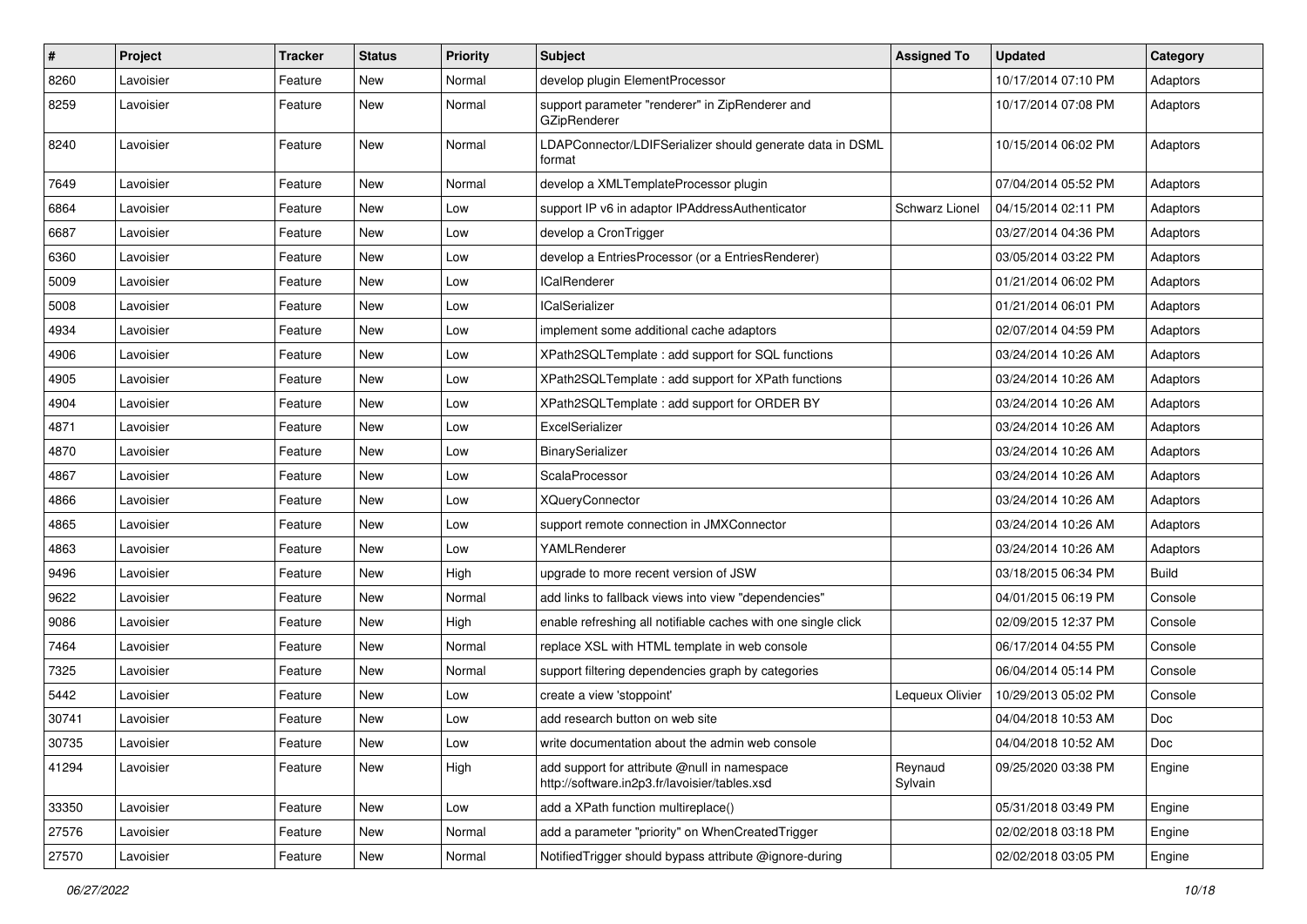| $\sharp$ | Project         | <b>Tracker</b> | <b>Status</b> | <b>Priority</b> | <b>Subject</b>                                                                                         | <b>Assigned To</b>    | <b>Updated</b>      | Category                       |
|----------|-----------------|----------------|---------------|-----------------|--------------------------------------------------------------------------------------------------------|-----------------------|---------------------|--------------------------------|
| 9624     | Lavoisier       | Feature        | New           | Normal          | when cache is empty and being built, user queries should be<br>waiting for it rather than failing      |                       | 04/01/2015 06:30 PM | Engine                         |
| 9606     | Lavoisier       | Feature        | <b>New</b>    | High            | add attribute @encoding to element <connector></connector>                                             |                       | 03/31/2015 06:29 PM | Engine                         |
| 9564     | Lavoisier       | Feature        | <b>New</b>    | Normal          | reorganize <pre-renderer> section</pre-renderer>                                                       |                       | 03/30/2015 10:37 AM | Engine                         |
| 9562     | Lavoisier       | Feature        | New           | Normal          | re-implement <pre-renderers> in streaming mode</pre-renderers>                                         |                       | 03/30/2015 10:32 AM | Engine                         |
| 8405     | Lavoisier       | Feature        | <b>New</b>    | Normal          | implement XPath function choose not null(arg1, arg2)                                                   |                       | 10/30/2014 02:21 PM | Engine                         |
| 8404     | Lavoisier       | Feature        | <b>New</b>    | Normal          | support parameters in <pre-renderers></pre-renderers>                                                  |                       | 10/30/2014 11:03 AM | Engine                         |
| 8258     | Lavoisier       | Feature        | New           | Normal          | add attribute @default to <renderers></renderers>                                                      |                       | 10/17/2014 07:07 PM | Engine                         |
| 8241     | Lavoisier       | Feature        | New           | Normal          | improve dropdown list of view "form"                                                                   |                       | 10/15/2014 06:05 PM | Engine                         |
| 7619     | Lavoisier       | Feature        | <b>New</b>    | Normal          | replace @INCLUDES with #include in properties files                                                    |                       | 07/04/2014 11:17 AM | Engine                         |
| 7461     | Lavoisier       | Feature        | <b>New</b>    | High            | add XPath function url()                                                                               |                       | 02/17/2015 01:04 PM | Engine                         |
| 6353     | Lavoisier       | Feature        | <b>New</b>    | Low             | support new parameter type "Language"                                                                  |                       | 03/24/2014 10:40 AM | Engine                         |
| 6325     | Lavoisier       | Feature        | New           | Low             | enable limiting the maximum output size                                                                |                       | 03/24/2014 10:40 AM | Engine                         |
| 6303     | Lavoisier       | Feature        | New           | Low             | support attributes @package and @id on <config></config>                                               |                       | 03/24/2014 10:31 AM | Engine                         |
| 6260     | Lavoisier       | Feature        | New           | Low             | support introspection of view-template                                                                 |                       | 03/24/2014 10:40 AM | Engine                         |
| 5558     | Lavoisier       | Feature        | New           | Low             | add XPath function build xpath()                                                                       |                       | 11/29/2013 09:58 AM | Engine                         |
| 5090     | Lavoisier       | Feature        | New           | Low             | add new adaptor type : <writer></writer>                                                               |                       | 03/24/2014 10:26 AM | Engine                         |
| 7463     | Lavoisier       | Feature        | New           | Normal          | add attribute tpl:url.                                                                                 |                       | 06/17/2014 04:54 PM | <b>HTML Template</b><br>Engine |
| 32928    | Lavoisier       | Feature        | <b>New</b>    | Normal          | support enumeration in route properties                                                                |                       | 05/18/2018 02:23 PM | Service                        |
| 5525     | Lavoisier       | Feature        | Assigned      | Low             | enable configuring trust-store with a directory                                                        | <b>Schwarz Lionel</b> | 11/19/2013 03:16 PM | Service                        |
| 26907    | Lavoisier       | Feature        | New           | Normal          | implement XPath function format-number()                                                               |                       | 01/10/2018 03:18 PM | <b>XML Template</b><br>Engine  |
| 9563     | Lavoisier       | Feature        | <b>New</b>    | Normal          | support <elements-ignore> into <element-create-as-parent></element-create-as-parent></elements-ignore> |                       | 03/30/2015 10:30 AM | <b>XML Template</b><br>Engine  |
| 8817     | Lavoisier       | Feature        | New           | Normal          | develop a XML template optimizer                                                                       |                       | 12/19/2014 05:10 PM | <b>XML Template</b><br>Engine  |
| 8261     | Lavoisier       | Feature        | <b>New</b>    | Normal          | support attribute @out-xpath on <element></element>                                                    |                       | 10/17/2014 07:15 PM | <b>XML Template</b><br>Engine  |
| 8172     | Lavoisier       | Feature        | <b>New</b>    | Normal          | support XPath function append()                                                                        |                       | 10/06/2014 10:43 AM | <b>XML Template</b><br>Engine  |
| 5051     | Lavoisier       | Support        | New           | Normal          | Explain cache trigger workflow                                                                         | Lequeux Olivier       | 09/13/2013 10:36 AM | Doc                            |
| 17192    | LC <sub>2</sub> | Bug            | Assigned      | Normal          | The channel 1 is wrongly displayed as 0 even if correctly used                                         | Lafage Vincent        | 03/16/2017 05:18 PM |                                |
| 2373     | LC <sub>2</sub> | Bug            | Assigned      | Low             | Test of responsivity                                                                                   | Lafage Vincent        | 12/20/2011 03:50 PM |                                |
| 1253     | LC <sub>2</sub> | Bug            | Assigned      | Low             | use / harden checks of getline                                                                         | Lafage Vincent        | 01/17/2011 01:32 PM |                                |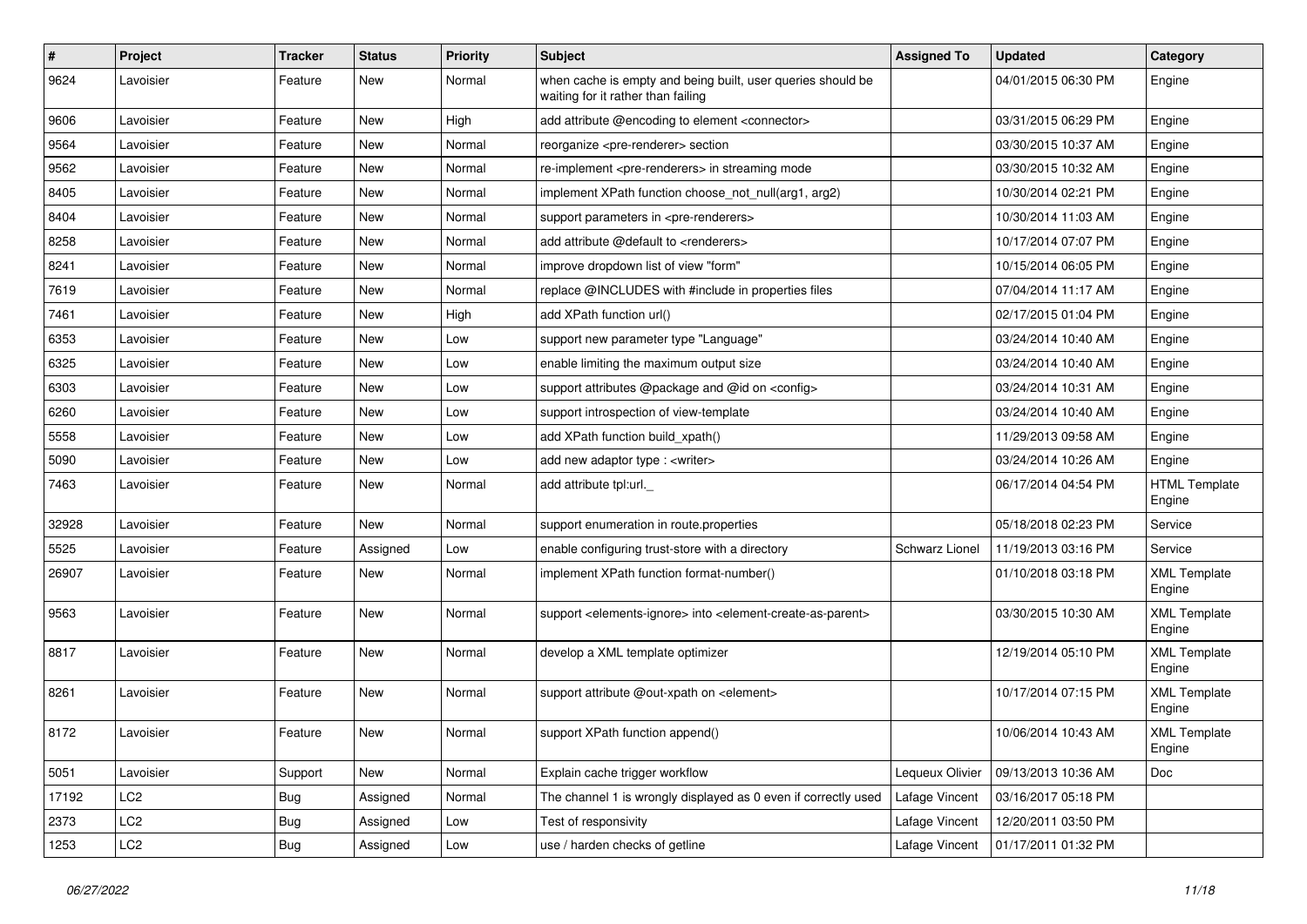| $\vert$ # | Project                           | <b>Tracker</b> | <b>Status</b> | <b>Priority</b> | <b>Subject</b>                                                                                             | <b>Assigned To</b>   | <b>Updated</b>      | Category                  |
|-----------|-----------------------------------|----------------|---------------|-----------------|------------------------------------------------------------------------------------------------------------|----------------------|---------------------|---------------------------|
| 1252      | LC <sub>2</sub>                   | <b>Bug</b>     | Assigned      | Low             | What is the proper Parsing Algorithm?                                                                      | Lafage Vincent       | 01/17/2011 11:34 AM |                           |
| 1235      | LC <sub>2</sub>                   | <b>Bug</b>     | Assigned      | Low             | shared-lib-calls-exit                                                                                      | Lafage Vincent       | 01/13/2011 12:16 AM |                           |
| 8369      | LC <sub>2</sub>                   | Feature        | New           | Normal          | Standardize by relying on GNU getopt instead of proprietary<br>cmdline                                     | Lafage Vincent       | 10/27/2014 07:06 PM |                           |
| 8099      | LC <sub>2</sub>                   | Feature        | <b>New</b>    | High            | Add business rule forbidding empty CRT-DSP configuration (at   Lafage Vincent<br>least 1 manu per CRT DSP) |                      | 10/27/2014 07:00 PM |                           |
| 2431      | LC2                               | Feature        | Assigned      | Normal          | Enforce stricter checks on startup precondition                                                            | Lafage Vincent       | 02/03/2012 09:54 PM |                           |
| 2118      | LC2                               | Feature        | New           | Low             | Prepare the Command Line Interface of validator to parse<br>rdRam                                          | Lafage Vincent       | 10/20/2011 04:20 PM |                           |
| 2112      | LC2                               | Feature        | <b>New</b>    | Low             | Rorc lib                                                                                                   |                      | 04/08/2013 06:11 PM |                           |
| 2076      | LC <sub>2</sub>                   | Feature        | <b>New</b>    | Low             | Finer grained report for boot Crocus script                                                                |                      | 10/11/2011 02:18 PM |                           |
| 1255      | LC <sub>2</sub>                   | Feature        | Assigned      | Low             | Provide proper Shared-Object name to libraries                                                             | Lafage Vincent       | 01/17/2011 01:39 PM |                           |
| 1254      | LC <sub>2</sub>                   | Feature        | Assigned      | Low             | Add Tooltip for the three LC2 modes                                                                        | Lafage Vincent       | 01/17/2011 01:34 PM |                           |
| 1232      | LC2                               | Feature        | Assigned      | Low             | Include parseCrocusVersion in the Crocus Thread                                                            | Lafage Vincent       | 01/12/2011 12:18 AM |                           |
| 1231      | LC2                               | Feature        | Assigned      | Low             | Include boot in the Crocus Thread                                                                          | Lafage Vincent       | 01/12/2011 12:16 AM |                           |
| 1156      | LC <sub>2</sub>                   | Feature        | Assigned      | High            | query Marc Status generation & validation options                                                          | Lafage Vincent       | 12/07/2010 04:54 PM |                           |
| 1258      | LC <sub>2</sub>                   | Support        | Assigned      | Low             | Better report of mute FRT                                                                                  | Lafage Vincent       | 09/18/2012 06:15 PM |                           |
| 2109      | <b>LPC Service Informatique</b>   | Support        | New           | Low             | imprimantes                                                                                                | Jammes<br>Fabrice    | 10/19/2011 10:12 AM |                           |
| 11561     | LST stereo trigger study          | Task           | <b>New</b>    | Normal          | Small-scale MC production for testing the effect of LST-MST<br>stereo trigger                              | Hrupec Dario         | 04/15/2016 03:34 PM |                           |
| 11452     | LSTCam low-level data<br>analysis | Task           | <b>New</b>    | High            | Definition of LST mini-camera tests                                                                        | Nakajima<br>Daisuke  | 05/31/2018 04:54 PM |                           |
| 31881     | Narval Standalone                 | Feature        | <b>New</b>    | Normal          | Logs de l'instance                                                                                         | Théo Le Guen         | 04/24/2018 03:59 PM |                           |
| 23257     | operations-portal-users           | <b>Bug</b>     | New           | Normal          | Downtime notification admin page                                                                           |                      | 10/25/2017 03:57 PM | Downtime<br>Notification  |
| 35044     | operations-portal-users           | Feature        | New           | Normal          | New ROD dashboard                                                                                          |                      | 09/20/2018 10:42 AM | Dashboard                 |
| 35045     | operations-portal-users           | Feature        | New           | Normal          | Tasks for the release                                                                                      |                      | 09/20/2018 10:48 AM | Others                    |
| 1083      | Oval                              | Bug            | <b>New</b>    | Immediate       | oval log -gui                                                                                              |                      | 11/16/2010 11:45 AM | Command Line<br>Interface |
| 1082      | Oval                              | Bug            | <b>New</b>    | Low             | NO DIFF                                                                                                    |                      | 11/16/2010 11:44 AM | Command Line<br>Interface |
| 905       | Oval                              | Bug            | <b>New</b>    | Urgent          | Use of parenthesis in diffline regular expression                                                          | <b>Chamont David</b> | 09/14/2010 06:17 PM | Diff command              |
| 32        | Oval                              | Bug            | <b>New</b>    | Normal          | Write a more detailed configuration doc                                                                    | Chamont David        | 02/16/2009 07:18 PM | Documentation             |
| 26        | Oval                              | <b>Bug</b>     | <b>New</b>    | Low             | Commands options not well propagated, when declared within<br>an OvalFile                                  | <b>Chamont David</b> | 02/16/2009 06:50 PM | Implementation            |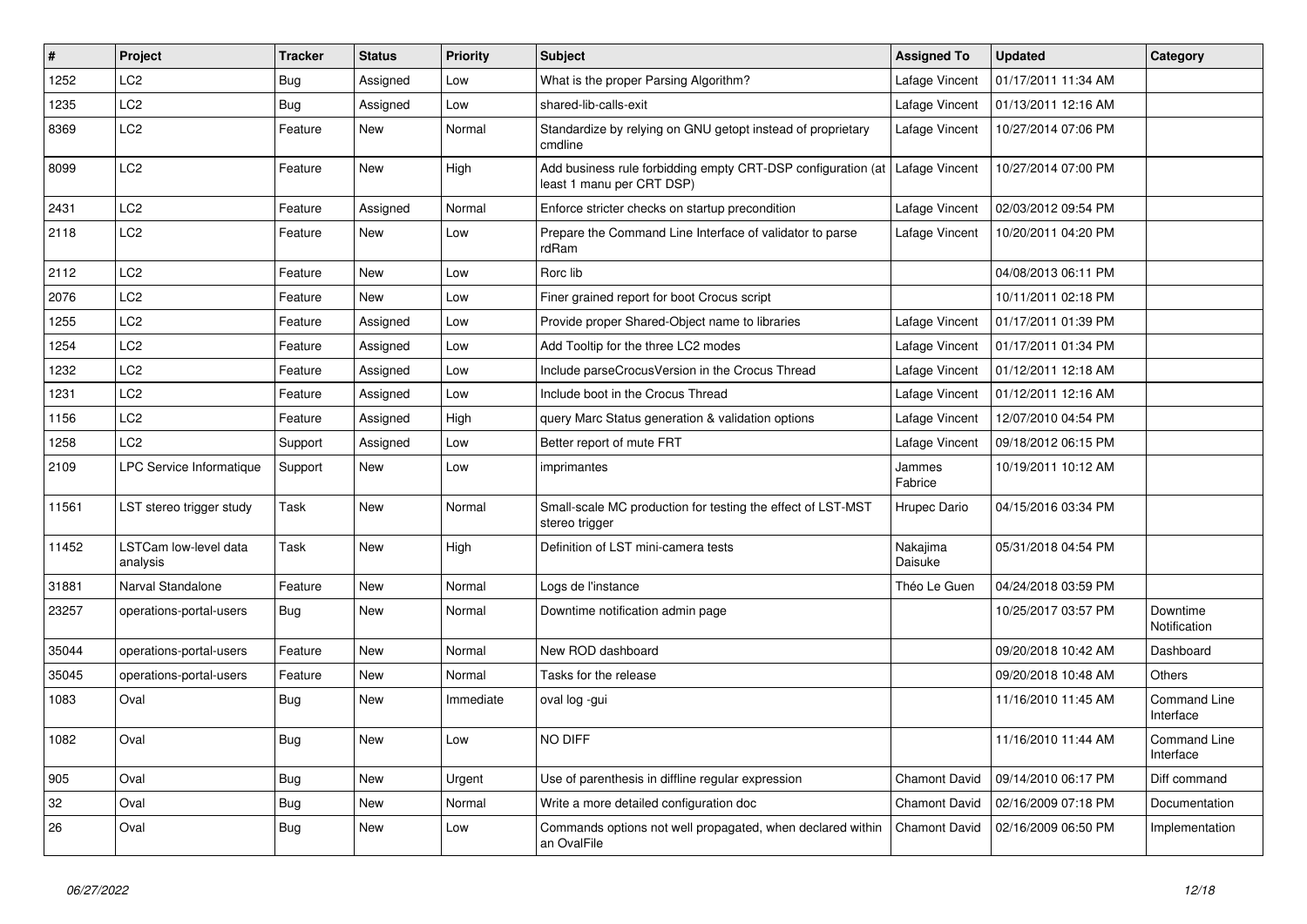| #      | Project    | <b>Tracker</b> | <b>Status</b> | <b>Priority</b> | <b>Subject</b>                                                         | <b>Assigned To</b>   | <b>Updated</b>      | Category                        |
|--------|------------|----------------|---------------|-----------------|------------------------------------------------------------------------|----------------------|---------------------|---------------------------------|
| 25     | Oval       | <b>Bug</b>     | <b>New</b>    | Low             | Temporary files after a crash                                          | <b>Chamont David</b> | 02/16/2009 06:46 PM | Implementation                  |
| 22     | Oval       | <b>Bug</b>     | New           | Low             | Deliver messages when ISA fails                                        | Chamont David        | 02/16/2009 06:22 PM | Implementation                  |
| 28     | Oval       | <b>Bug</b>     | <b>New</b>    | Low             | "oval validate" should remove differences in "oval log"                | <b>Chamont David</b> | 12/08/2010 09:47 PM | Other                           |
| 21     | Oval       | Bug            | New           | Normal          | What happens when a subdirectory is reused in several<br>environments? | <b>Chamont David</b> | 02/16/2009 07:00 PM | OvalFile                        |
| 172    | Oval       | <b>Bug</b>     | <b>New</b>    | Urgent          | Automatic variables                                                    | <b>Chamont David</b> | 10/02/2009 02:24 PM | Run command                     |
| 27     | Oval       | Bug            | <b>New</b>    | Low             | Some commands should not require a current valid directory             | Chamont David        | 02/16/2009 06:51 PM | Site Customization<br>& Flavors |
| 597    | Oval       | Feature        | <b>New</b>    | Normal          | YAML comme langage de configuration ?                                  |                      | 05/11/2010 01:36 PM |                                 |
| 33     | Oval       | Feature        | <b>New</b>    | Normal          | Support for gzipped ref files                                          | <b>Chamont David</b> | 02/16/2009 07:23 PM | Diff command                    |
| 35     | Oval       | Feature        | <b>New</b>    | Normal          | Give less importance to the build step                                 | <b>Chamont David</b> | 02/16/2009 07:41 PM | Documentation                   |
| 37     | Oval       | Feature        | <b>New</b>    | Low             | Automatically select the shell flavor                                  | Chamont David        | 02/16/2009 07:44 PM | Implementation                  |
| 34     | Oval       | Feature        | <b>New</b>    | Normal          | Extend input/output control                                            | Chamont David        | 02/16/2009 07:27 PM | Implementation                  |
| 923    | Oval       | Feature        | <b>New</b>    | Normal          | oval reset                                                             | <b>Chamont David</b> | 09/20/2010 05:16 PM | Other                           |
| 36     | Oval       | Feature        | <b>New</b>    | Low             | Extend tasks with begin/end directory commands                         | <b>Chamont David</b> | 02/16/2009 07:42 PM | Other                           |
| 29     | Oval       | Feature        | <b>New</b>    | Low             | The build tool should handle directories?                              | Chamont David        | 02/16/2009 07:06 PM | Other                           |
| 174    | Oval       | Feature        | <b>New</b>    | High            | oval run -o                                                            | Chamont David        | 10/02/2009 02:47 PM | Run command                     |
| 31     | Oval       | Feature        | <b>New</b>    | Normal          | Apply a command to a subdirectory subset?                              | Chamont David        | 02/16/2009 07:14 PM | Run command                     |
| $30\,$ | Oval       | Feature        | <b>New</b>    | High            | Use environments as targets to the step commands                       | Chamont David        | 02/16/2009 07:12 PM | Run command                     |
| 12978  | <b>PEM</b> | <b>Bug</b>     | <b>New</b>    | Low             | pem-sync pull                                                          |                      | 03/24/2016 05:11 PM |                                 |
| 12963  | <b>PEM</b> | <b>Bug</b>     | <b>New</b>    | Normal          | add tool crash                                                         |                      | 03/24/2016 09:10 AM |                                 |
| 12962  | <b>PEM</b> | <b>Bug</b>     | <b>New</b>    | Normal          | pem-sync list ???                                                      |                      | 03/24/2016 09:05 AM |                                 |
| 10314  | <b>PEM</b> | <b>Bug</b>     | <b>New</b>    | High            | Environment compliant with CLI                                         |                      | 07/07/2015 09:57 AM |                                 |
| 10313  | <b>PEM</b> | <b>Bug</b>     | <b>New</b>    | Normal          | Error message to change !                                              |                      | 07/07/2015 09:51 AM |                                 |
| 10274  | <b>PEM</b> | Bug            | New           | Normal          | SYSTEM.ASSERTIONS.ASSERT_FAILURE                                       |                      | 07/01/2015 11:12 AM |                                 |
| 12976  | <b>PEM</b> | Feature        | <b>New</b>    | Low             | pem-sync co_pem                                                        |                      | 03/24/2016 05:00 PM |                                 |
| 12975  | <b>PEM</b> | Feature        | <b>New</b>    | Normal          | pem-sync co_pem                                                        |                      | 03/24/2016 04:54 PM |                                 |
| 12974  | <b>PEM</b> | Feature        | <b>New</b>    | Normal          | pem-sync cp_pem                                                        |                      | 03/24/2016 04:52 PM |                                 |
| 12961  | PEM        | Feature        | New           | Normal          | PEM version                                                            |                      | 03/24/2016 09:03 AM |                                 |
| 10273  | PEM        | Feature        | New           | Normal          | Easier configuration process                                           |                      | 07/01/2015 11:11 AM |                                 |
| 2753   | Pipelet    | Bug            | New           | Urgent          | retrieve hook name from source code                                    |                      | 05/22/2012 02:36 PM |                                 |
| 1566   | Pipelet    | Bug            | New           | Low             | Bug daemon cherrypy on Macintosh                                       |                      | 05/10/2011 12:14 PM |                                 |
| 1437   | Pipelet    | <b>Bug</b>     | New           | Normal          | str_parents not updated in time for glob_parent                        |                      | 03/10/2011 05:51 PM |                                 |
| 723    | Pipelet    | <b>Bug</b>     | Assigned      | Urgent          | Timers on lock                                                         | <b>Betoule Marc</b>  | 03/08/2011 09:07 PM | Engine                          |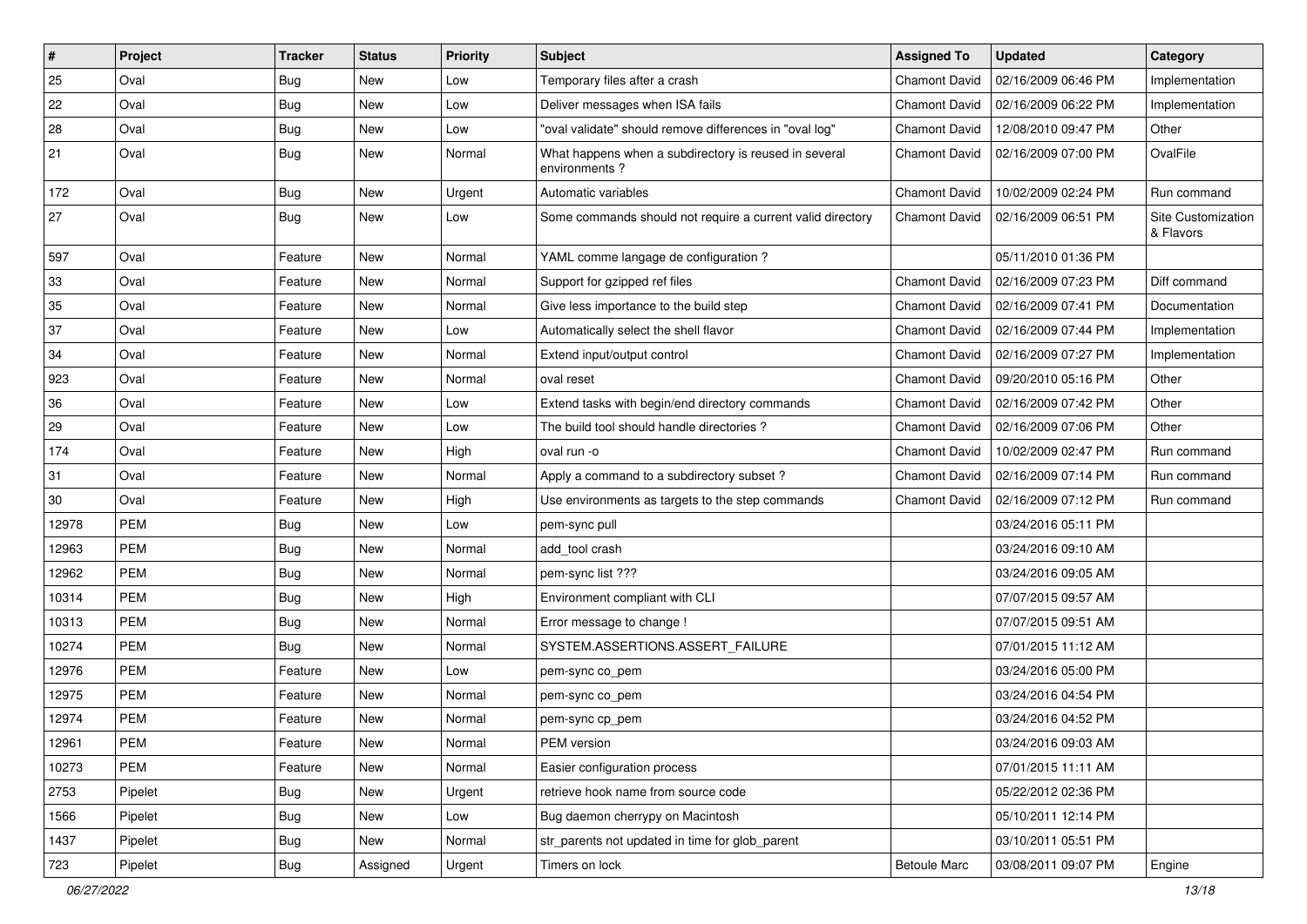| $\vert$ # | Project      | Tracker    | <b>Status</b> | <b>Priority</b> | <b>Subject</b>                                                                                                                   | <b>Assigned To</b>  | <b>Updated</b>      | Category |
|-----------|--------------|------------|---------------|-----------------|----------------------------------------------------------------------------------------------------------------------------------|---------------------|---------------------|----------|
| 4068      | Pipelet      | <b>Bug</b> | New           | High            | Tagging works randomly with konqueror                                                                                            |                     | 03/07/2013 10:39 AM | Web      |
| 9534      | Pipelet      | Feature    | New           | Normal          | logging of stdout and stderr                                                                                                     |                     | 03/25/2015 02:31 PM |          |
| 8262      | Pipelet      | Feature    | New           | Normal          | LocalRepository: recursive search of segment source script                                                                       |                     | 10/19/2014 05:13 PM |          |
| 3992      | Pipelet      | Feature    | New           | Low             | directory in data with specific color                                                                                            |                     | 02/20/2013 05:19 PM |          |
| 748       | Pipelet      | Feature    | New           | Low             | Git and CVS repositories                                                                                                         | Le Jeune<br>Maude   | 03/11/2011 11:41 AM |          |
| 734       | Pipelet      | Feature    | Assigned      | Low             | Rapport Latex                                                                                                                    | <b>Betoule Marc</b> | 02/10/2011 11:52 PM | Engine   |
| 3954      | Pipelet      | Task       | New           | Low             | Documentation: Environment cheat sheet                                                                                           |                     | 02/13/2013 11:00 AM |          |
| 1337      | Pipelet      | Task       | New           | Normal          | logged_subprocess improvement                                                                                                    |                     | 03/08/2011 09:07 PM |          |
| 1336      | Pipelet      | Task       | <b>New</b>    | Low             | Add comments in multiplex                                                                                                        |                     | 02/24/2011 10:17 AM |          |
| 1178      | Pipelet      | Task       | New           | High            | writing mysql and postgre backends                                                                                               |                     | 02/13/2013 10:49 AM |          |
| 45485     | PyROS        | Feature    | New           | High            | **** D0 - GENERAL, ADMINISTRATIVE & TECHNICAL                                                                                    |                     | 03/16/2022 04:53 PM |          |
| 45484     | <b>PyROS</b> | Feature    | New           | Normal          | **** D5 - Images management (L1-L2)                                                                                              |                     | 02/02/2022 02:36 PM |          |
| 45483     | PyROS        | Feature    | New           | High            | **** D4 - Images production (L0)                                                                                                 |                     | 03/16/2022 07:28 AM |          |
| 45482     | PyROS        | Feature    | New           | High            | **** D3 - Sequences submission & plannig                                                                                         |                     | 02/22/2022 03:01 PM |          |
| 45481     | <b>PyROS</b> | Feature    | New           | Normal          | **** D2 - Users & Programs                                                                                                       |                     | 03/29/2022 09:17 AM |          |
| 45480     | PyROS        | Feature    | <b>New</b>    | High            | **** D1 - System Security & Control                                                                                              |                     | 05/24/2022 02:55 PM |          |
| 44721     | <b>PyROS</b> | Feature    | New           | Normal          | *** GF4 - QUAL - Quality & Tests - High level tests (integration<br>& functional), plan tests, validation des exigences (qualif) |                     | 03/16/2022 04:55 PM |          |
| 44661     | PyROS        | Feature    | <b>New</b>    | Normal          | *** SF13 - IAF - Images Fetching (quicklook & download)                                                                          |                     | 03/15/2022 04:49 PM |          |
| 44659     | <b>PyROS</b> | Feature    | New           | Normal          | *** GF3 - INFRA - Hardware, Operating System, Network,<br>Security & Safety                                                      |                     | 03/16/2022 04:51 PM |          |
| 44658     | PyROS        | Feature    | New           | High            | *** SF15 - SST - START&STOP - System Startup (launch),<br>monitoring, and Shutdown                                               |                     | 05/24/2022 02:55 PM |          |
| 44584     | PyROS        | Feature    | <b>New</b>    | Normal          | *** SF10 - CAL - Calibration (Dark/Bias/Flat)                                                                                    |                     | 03/15/2022 04:48 PM |          |
| 44514     | PyROS        | Feature    | New           | Normal          | *** SF11 - IPC - Images Processing (Grenouille)                                                                                  | Klotz Alain         | 03/15/2022 04:44 PM |          |
| 44172     | PyROS        | Feature    | New           | High            | *** SF14 - OCF - Observatory Unit & Site Configuration                                                                           |                     | 01/29/2022 01:24 AM |          |
| 44165     | PyROS        | Feature    | New           | Normal          | *** SF16 - DSH - General monitoring: Dashboard (website)                                                                         |                     | 03/15/2022 11:26 PM |          |
| 44164     | PyROS        | Feature    | New           | Normal          | *** SF12 - IAN - Images Analysis (Triton)                                                                                        |                     | 03/15/2022 04:48 PM |          |
| 44163     | PyROS        | Feature    | New           | Normal          | *** SF09 - CMC - Command Control - Telescope &<br>Instruments Control & Monitoring (DeviceController,<br>AgentDevice)            |                     | 03/16/2022 07:28 AM |          |
| 44162     | PyROS        | Feature    | New           | High            | *** SF08 - EXE (SOX) - Observation Sequence (SO)<br>eXecution                                                                    |                     | 03/15/2022 04:46 PM |          |
| 44161     | PyROS        | Feature    | New           | High            | *** SF04 - SPV - System Coordination & Supervision :<br>Majordome (Conducting) (head)                                            |                     | 03/15/2022 04:45 PM |          |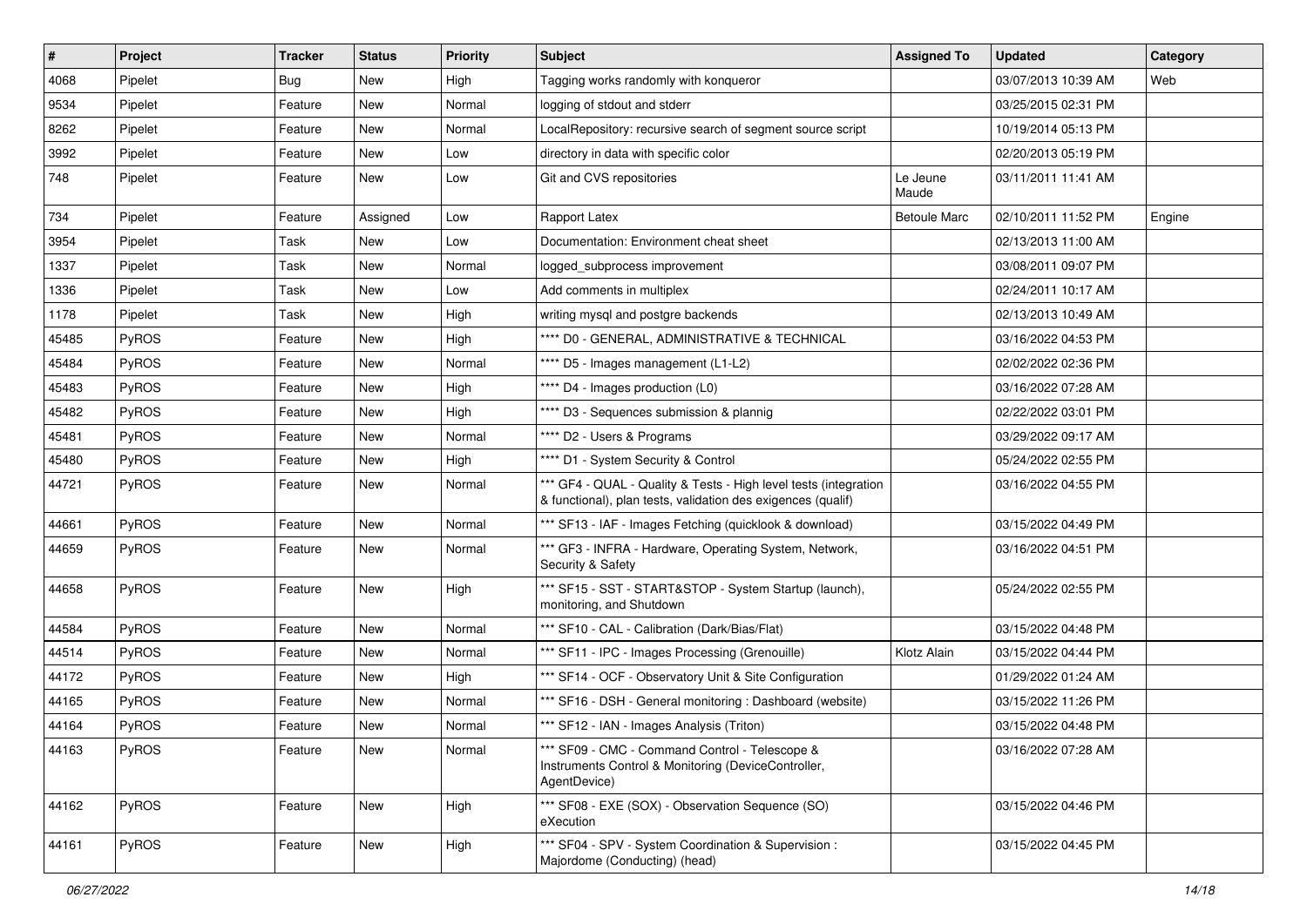| $\sharp$ | Project      | <b>Tracker</b> | <b>Status</b> | <b>Priority</b> | <b>Subject</b>                                                                                                                           | <b>Assigned To</b>   | <b>Updated</b>      | Category |
|----------|--------------|----------------|---------------|-----------------|------------------------------------------------------------------------------------------------------------------------------------------|----------------------|---------------------|----------|
| 44160    | PyROS        | Feature        | New           | Normal          | *** SF07 - PLN - Observation Sequences Planning &<br>Scheduling                                                                          |                      | 03/15/2022 04:46 PM |          |
| 44159    | PyROS        | Feature        | <b>New</b>    | Normal          | *** SF03 - ENV - Environment Monitoring (int/ext, observatory<br>& weather)                                                              |                      | 05/05/2022 09:54 AM |          |
| 44158    | PyROS        | Feature        | <b>New</b>    | Normal          | *** SF06 - ALR - Alerts Management                                                                                                       |                      | 03/15/2022 04:46 PM |          |
| 44154    | PyROS        | Feature        | In progress   | Normal          | *** SF02 - SCP - Scientific Programs Management                                                                                          |                      | 03/29/2022 09:17 AM |          |
| 44153    | PyROS        | Feature        | New           | Normal          | *** SF05 - SEQ - Observation Sequences Management                                                                                        | Koralewski<br>Alexis | 02/23/2022 10:45 AM |          |
| 44151    | PyROS        | Feature        | New           | High            | *** GF1 - PROJ - Project management, documentation,<br>formation des utilisateurs, interfaces, plan de justification de la<br>définition |                      | 01/31/2022 11:32 AM |          |
| 44150    | PyROS        | Feature        | In progress   | Normal          | *** SF01 - USR - Users, Roles, and Authorizations<br>Management                                                                          |                      | 03/29/2022 09:14 AM |          |
| 44148    | PyROS        | Feature        | <b>New</b>    | High            | *** GF2 - INST - Config, Install, udpate, deploy (IRAP, CNES,<br>TAROT)                                                                  |                      | 03/16/2022 07:27 AM |          |
| 49994    | PyROS        | Task           | In progress   | Normal          | SP export (list & 1)                                                                                                                     | Koralewski<br>Alexis | 03/29/2022 09:17 AM |          |
| 49890    | PyROS        | Task           | <b>New</b>    | Normal          | Global Start & Stop (safe)                                                                                                               |                      | 03/16/2022 04:52 PM |          |
| 49889    | PyROS        | Task           | New           | Normal          | Backup                                                                                                                                   |                      | 03/16/2022 04:49 PM |          |
| 49888    | PyROS        | Task           | New           | Normal          | Firewall                                                                                                                                 |                      | 03/16/2022 04:48 PM |          |
| 49887    | PyROS        | Task           | <b>New</b>    | Normal          | Hardware                                                                                                                                 |                      | 03/16/2022 04:47 PM |          |
| 49886    | <b>PyROS</b> | Task           | New           | Normal          | System watch (Nagios, )                                                                                                                  |                      | 03/16/2022 04:47 PM |          |
| 49885    | PyROS        | Task           | New           | Normal          | Network                                                                                                                                  |                      | 03/16/2022 04:46 PM |          |
| 49878    | PyROS        | Task           | New           | Normal          | SF02-SCP integration - Lancement auto de l'agent de gestion<br>du SP lifecycle                                                           |                      | 03/16/2022 10:37 AM |          |
| 49876    | PyROS        | Task           | <b>New</b>    | Normal          | Guitastro integration                                                                                                                    |                      | 03/16/2022 07:28 AM |          |
| 49875    | PyROS        | Task           | New           | Normal          | (classic) Installation Guitastro & dependencies                                                                                          |                      | 03/16/2022 07:27 AM |          |
| 49874    | PyROS        | Task           | New           | Normal          | (docker) Installation Guitastro & dependencies                                                                                           |                      | 03/16/2022 07:26 AM |          |
| 49872    | PyROS        | Task           | New           | Normal          | Restauration de la config par défaut                                                                                                     |                      | 03/15/2022 11:10 PM |          |
| 49871    | <b>PyROS</b> | Task           | New           | Normal          | Config par défaut (à définir)                                                                                                            |                      | 03/15/2022 11:11 PM |          |
| 49870    | PyROS        | Task           | New           | Normal          | Config générale : logo, pagination, couleurs, options<br>générales, options par feature,                                                 |                      | 03/15/2022 11:11 PM |          |
| 49546    | PyROS        | Task           | In progress   | Normal          | Documentation (pyros_api)                                                                                                                | Koralewski<br>Alexis | 02/24/2022 02:33 PM |          |
| 49545    | PyROS        | Task           | In progress   | Normal          | Script development (pyros_api)                                                                                                           | Koralewski<br>Alexis | 02/24/2022 02:33 PM |          |
| 49543    | PyROS        | Task           | New           | Normal          | Users View (list & 1)                                                                                                                    |                      | 02/23/2022 06:06 PM |          |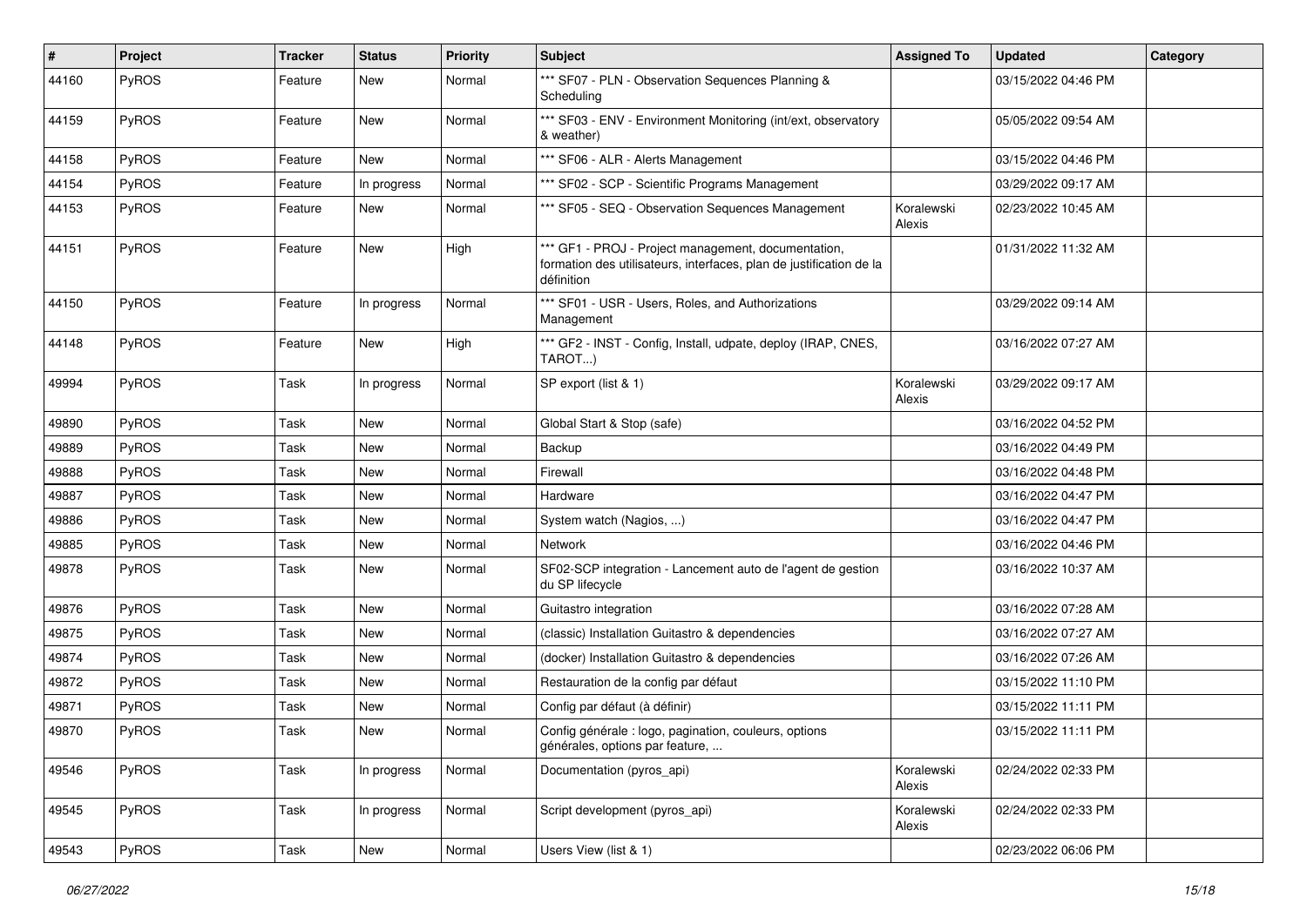| #     | Project      | <b>Tracker</b> | <b>Status</b> | <b>Priority</b> | <b>Subject</b>                                                                              | <b>Assigned To</b>   | <b>Updated</b>      | Category |
|-------|--------------|----------------|---------------|-----------------|---------------------------------------------------------------------------------------------|----------------------|---------------------|----------|
| 49541 | PyROS        | Task           | <b>New</b>    | Normal          | API REST (scripting du website via script pyros_api.py)                                     | Koralewski<br>Alexis | 03/15/2022 11:26 PM |          |
| 49478 | PyROS        | Task           | <b>New</b>    | Normal          | Test                                                                                        | Koralewski<br>Alexis | 02/22/2022 12:25 PM |          |
| 49272 | PyROS        | Task           | In progress   | Normal          | <b>Tooltips</b>                                                                             | Koralewski<br>Alexis | 02/17/2022 01:59 PM |          |
| 49262 | PyROS        | Task           | In progress   | Normal          | Sequence Validation                                                                         |                      | 02/03/2022 02:50 PM |          |
| 49258 | PyROS        | Task           | In progress   | Normal          | from IMPORT (upload) Seq (from yaml file)                                                   | Koralewski<br>Alexis | 02/23/2022 12:02 PM |          |
| 49253 | PyROS        | Task           | <b>New</b>    | Normal          | READ 1 & list                                                                               |                      | 02/21/2022 03:21 PM |          |
| 49252 | PyROS        | Task           | <b>New</b>    | Normal          | <b>WEB FORM</b>                                                                             |                      | 02/17/2022 01:59 PM |          |
| 49251 | PyROS        | Task           | <b>New</b>    | Normal          | Test                                                                                        | Koralewski<br>Alexis | 02/22/2022 02:59 PM |          |
| 49250 | PyROS        | Task           | <b>New</b>    | Normal          | <b>CREATE/UPDATE Sequence</b>                                                               |                      | 02/23/2022 12:02 PM |          |
| 49249 | PyROS        | Task           | In progress   | Normal          | General Menu for this feature                                                               |                      | 02/03/2022 09:39 AM |          |
| 49247 | PyROS        | Task           | New           | Normal          | State diagram (doc)                                                                         |                      | 02/03/2022 09:34 AM |          |
| 49246 | PyROS        | Task           | <b>New</b>    | Normal          | Sequence Lifecycle (status)                                                                 |                      | 02/03/2022 09:34 AM |          |
| 49228 | PyROS        | Task           | In progress   | Normal          | Correction de l'orientation de l'image (est à gauche, nord en<br>haut)                      | Klotz Alain          | 02/02/2022 02:56 PM |          |
| 49227 | PyROS        | Task           | <b>New</b>    | Normal          | Corrections cosmétiques (de pixels)                                                         | Klotz Alain          | 02/02/2022 02:19 PM |          |
| 49226 | PyROS        | Task           | In progress   | Normal          | Correction de l'image par le flat                                                           | Klotz Alain          | 02/02/2022 02:56 PM |          |
| 49225 | PyROS        | Task           | In progress   | Normal          | Correction de l'image par le dark (+ bias)                                                  | Klotz Alain          | 02/02/2022 02:56 PM |          |
| 49224 | PyROS        | Task           | <b>New</b>    | Normal          | Choisir le bias, le flat, et le dark (en fn des metadata)                                   | Klotz Alain          | 02/02/2022 02:19 PM |          |
| 49223 | <b>PyROS</b> | Task           | In progress   | Normal          | Groupes                                                                                     | Klotz Alain          | 02/02/2022 02:38 PM |          |
| 49222 | PyROS        | Task           | In progress   | Normal          | Traitement d'un groupe d'images : début et fin de groupe                                    | Klotz Alain          | 02/02/2022 02:38 PM |          |
| 49221 | PyROS        | Task           | In progress   | Normal          | Recup metadata de l'image (dans la BD)                                                      | Klotz Alain          | 02/02/2022 02:38 PM |          |
| 49220 | PyROS        | Task           | In progress   | Normal          | Récup en-tête                                                                               | Klotz Alain          | 02/02/2022 02:38 PM |          |
| 49219 | PyROS        | Task           | In progress   | Normal          | Nouvelle image                                                                              | Klotz Alain          | 02/02/2022 02:38 PM |          |
| 49218 | PyROS        | Task           | In progress   | Normal          | Détection des nouvelles images produites (système<br>asynchrone sur l'acquisition)          | Klotz Alain          | 02/02/2022 02:38 PM |          |
| 49217 | PyROS        | Task           | New           | Normal          | 5 - (L2) Critères de qualité d'image (+ json QUAL)                                          | Klotz Alain          | 02/02/2022 02:37 PM |          |
| 49216 | PyROS        | Task           | New           | Normal          | 4 - (L1c) - Combinaison d'images                                                            | Klotz Alain          | 02/02/2022 02:36 PM |          |
| 49215 | PyROS        | Task           | In progress   | Normal          | 3 - (L1b) - Reconnaissance du champ (lien entre pixels et<br>coord célestes) ( + json CATA) | Klotz Alain          | 02/02/2022 02:36 PM |          |
| 49214 | PyROS        | Task           | In progress   | Normal          | 2 - (L1a) - Pré-traitement de chaque image (dans l'ordre) (fits<br>$RAW =$ fits $CAL$ )     | Klotz Alain          | 02/02/2022 02:42 PM |          |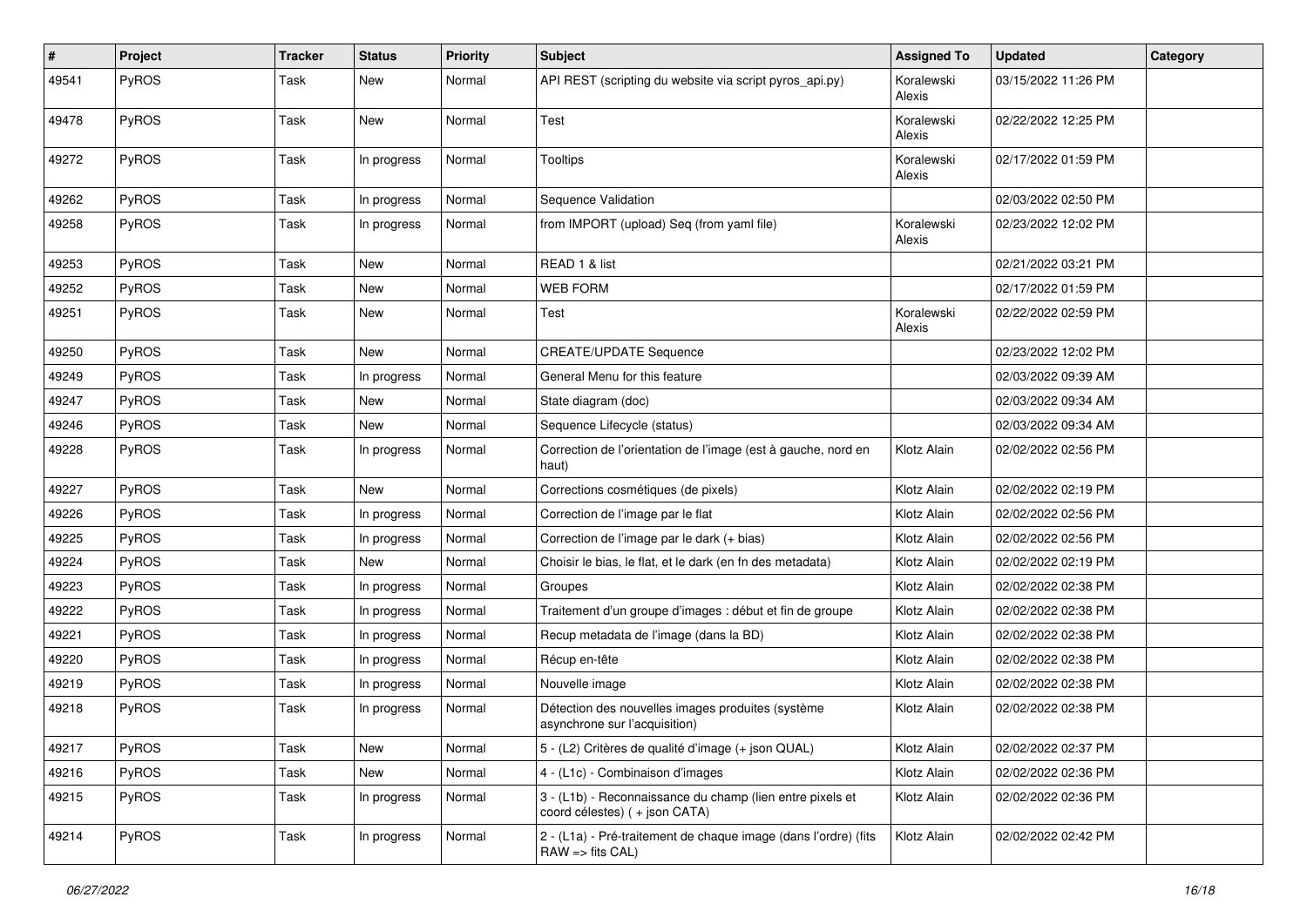| #     | Project      | <b>Tracker</b> | <b>Status</b> | <b>Priority</b> | Subject                                                                                                                                  | <b>Assigned To</b> | <b>Updated</b>      | Category |
|-------|--------------|----------------|---------------|-----------------|------------------------------------------------------------------------------------------------------------------------------------------|--------------------|---------------------|----------|
| 49213 | PyROS        | Task           | In progress   | Normal          | 1 - (L0) - Récupération et organisation des images L0 (RAW<br>fits)                                                                      | Klotz Alain        | 02/02/2022 02:42 PM |          |
| 49210 | <b>PyROS</b> | Task           | <b>New</b>    | Normal          | <b>CONFIGURATION GENERALE</b>                                                                                                            |                    | 03/15/2022 11:11 PM |          |
| 49162 | PyROS        | Task           | <b>New</b>    | Normal          | Check sequence validity                                                                                                                  | Klotz Alain        | 02/03/2022 10:23 AM |          |
| 49157 | PyROS        | Task           | New           | Normal          | Super Super Agent qui surveille l'ensemble des super agents<br>sur chaque noeud (?)                                                      |                    | 01/31/2022 12:12 PM |          |
| 49156 | PyROS        | Task           | New           | Normal          | Super Agent qui démarre et stoppe les autres agents, et<br>surveille leur bonne santé (les relance si besoin) => sur<br>chaque noeud (?) |                    | 01/31/2022 12:12 PM |          |
| 49155 | PyROS        | Task           | New           | Normal          | Architecture décentralisée en plusieurs noeuds<br>(communication via BD)                                                                 |                    | 01/31/2022 12:09 PM |          |
| 49152 | PyROS        | Task           | New           | Normal          | RUN/EXEC - Start & Stop software (et Agents)                                                                                             |                    | 05/24/2022 02:55 PM |          |
| 49151 | PyROS        | Task           | <b>New</b>    | Normal          | Script central (pyros.py)                                                                                                                |                    | 01/31/2022 11:36 AM |          |
| 49149 | <b>PyROS</b> | Task           | New           | High            | SCRIPT RUN (PYROS/pyros.py) (uniquement pour la partie<br>execution)                                                                     |                    | 05/24/2022 02:55 PM |          |
| 49137 | PyROS        | Task           | <b>New</b>    | Normal          | Integration Guitastro lib                                                                                                                | Klotz Alain        | 02/02/2022 03:27 PM |          |
| 49136 | PyROS        | Task           | New           | Normal          | GF04-SECU - Logging integration                                                                                                          |                    | 01/29/2022 12:54 AM |          |
| 49135 | PyROS        | Task           | New           | Normal          | SF15-SST integration                                                                                                                     |                    | 01/29/2022 12:48 AM |          |
| 49134 | <b>PyROS</b> | Task           | New           | Normal          | SF14-OBC integration                                                                                                                     |                    | 01/29/2022 12:52 AM |          |
| 49133 | PyROS        | Task           | <b>New</b>    | Normal          | SF13-IAF integration                                                                                                                     |                    | 01/29/2022 12:47 AM |          |
| 49132 | PyROS        | Task           | <b>New</b>    | Normal          | SF12-IAN integration                                                                                                                     |                    | 01/29/2022 12:48 AM |          |
| 49131 | PyROS        | Task           | <b>New</b>    | Normal          | SF11-IPC integration                                                                                                                     |                    | 01/29/2022 12:46 AM |          |
| 49130 | PyROS        | Task           | <b>New</b>    | Normal          | SF10-CAL integration                                                                                                                     |                    | 01/29/2022 12:46 AM |          |
| 49129 | <b>PyROS</b> | Task           | New           | Normal          | SF09-CMC integration                                                                                                                     |                    | 01/29/2022 12:46 AM |          |
| 49128 | PyROS        | Task           | New           | Normal          | SF08-EXE integration                                                                                                                     |                    | 01/29/2022 12:45 AM |          |
| 49127 | PyROS        | Task           | <b>New</b>    | Normal          | SF07-PLN integration                                                                                                                     |                    | 01/29/2022 12:45 AM |          |
| 49126 | PyROS        | Task           | New           | Normal          | SF06-ALR integration                                                                                                                     |                    | 01/29/2022 12:45 AM |          |
| 49125 | PyROS        | Task           | <b>New</b>    | Normal          | SF05-SEQ integration                                                                                                                     |                    | 03/15/2022 11:03 PM |          |
| 49124 | PyROS        | Task           | New           | Normal          | SF04-SPV integration                                                                                                                     |                    | 01/29/2022 12:44 AM |          |
| 49123 | PyROS        | Task           | New           | Normal          | SF03-ENV integration                                                                                                                     |                    | 01/29/2022 12:50 AM |          |
| 49122 | PyROS        | Task           | New           | Normal          | SF02-SCP integration                                                                                                                     |                    | 01/29/2022 12:50 AM |          |
| 49121 | <b>PyROS</b> | Task           | New           | Normal          | SF01-USR integration                                                                                                                     |                    | 01/29/2022 12:50 AM |          |
| 49120 | PyROS        | Task           | New           | Normal          | General Design (structure, design, responsive, CSS)                                                                                      |                    | 01/29/2022 12:50 AM |          |
| 48307 | PyROS        | Task           | New           | Normal          | Send, Receive, and Process Commands (Agent <=> Agent)                                                                                    |                    | 12/14/2021 02:57 PM |          |
| 48290 | PyROS        | Task           | New           | Normal          | Auto mode                                                                                                                                |                    | 12/14/2021 12:35 PM |          |